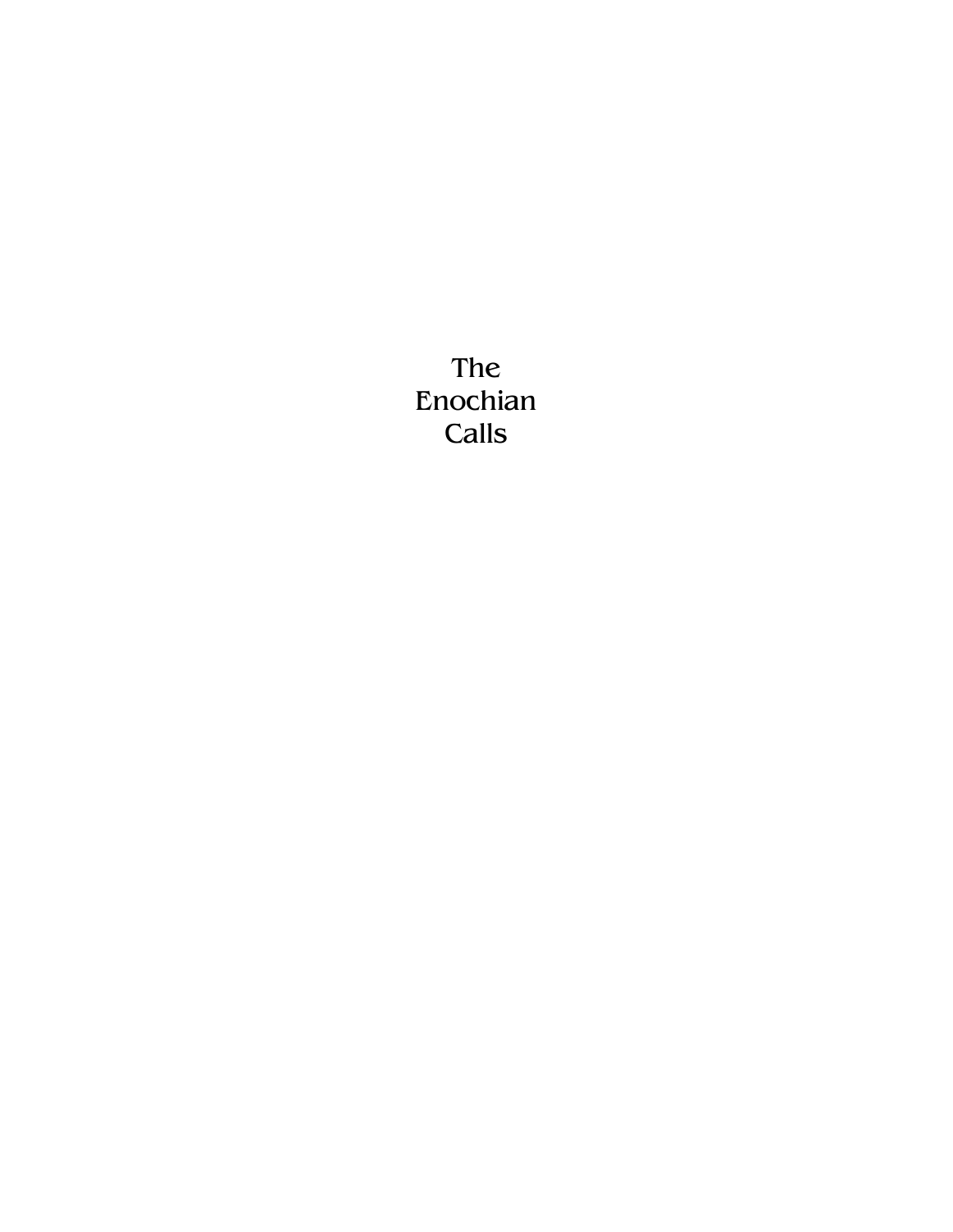|                | The First Call                                                                                                         |  |              |          |                                        |                       |     |                                |                                  |                                                                |
|----------------|------------------------------------------------------------------------------------------------------------------------|--|--------------|----------|----------------------------------------|-----------------------|-----|--------------------------------|----------------------------------|----------------------------------------------------------------|
| OL<br>$\bf{I}$ | $LC$ $TL3X$<br>SONF VORSG GOHO IAD<br>Reign                                                                            |  |              |          | ALETG GLML<br>Over You, Sayeth The God |                       | ZFZ |                                | $V$ ? $C$<br>BALT<br>Of Justice, |                                                                |
|                | C <sub>2</sub> 3T(1)<br>LANSH<br>In Power Exalted Above The Firmaments Of Wrath. In Whose                              |  | В≯СР<br>CALZ |          |                                        |                       |     | ALJOML. TLVEX<br>VONPHO. SOBRA |                                  |                                                                |
| ZOL            | $PLC$ $\epsilon$ $2 \pi$<br>Hands The Sun Is As                                                                        |  |              | ROR I TA |                                        |                       |     | NAZPSAD, OD                    |                                  | $3370732,$ $12$ $6833$<br>GRAA<br>A Sword, And The Moon        |
|                | $\sqrt{2}$ $\epsilon$ $\zeta$ Cn $\epsilon$ b;<br>TA MALPRG;<br>As A Through-thrusting Fire; Which                     |  |              |          |                                        | 27<br>DS <sub>2</sub> |     | MLCLI LIFF<br>HOLQ QAA         |                                  | <b>Measured Your Garments</b>                                  |
|                | $PL/ML$ $PL2$ $PL2$ $PL3$ $BL2$ $N$<br>NOTHOA ZIMZ, OD COMMAH<br>In The Midst Of My Vestures, And Trussed You Together |  |              |          |                                        |                       |     |                                |                                  | ノネ<br><b>TA</b><br>As                                          |
|                | $JLVCL$ M $PL73.$ TLV? JMIC<br>NOBLOH ZIEN.<br>The Palms Of My Hands. Whose Seats I Garnished With                     |  |              |          | SOBA THIL                              |                       |     | $L3L3\Omega$<br><b>GNONP</b>   |                                  |                                                                |
|                | $\Omega$ 867 $\lambda$ CIZ<br>PRGE ALDI DS VRBS OBOLEH<br>The Fire Of Gathering And Beautified Your Garments           |  |              |          | IT AEVT LVLCTM                         |                       |     |                                |                                  |                                                                |
|                | $55735$ ; $1015732$ $101573$ $101573$<br>GRSAM; CASARM OHORELA TABA                                                    |  |              |          |                                        |                       |     |                                | PIR,                             | With Admiration; To Whom I Made A Law To Govern The Holy Ones, |
|                | $335$ $V$ $S$ $S$<br>DS ZONRENSG CAB ERM                                                                               |  |              |          |                                        |                       |     |                                | 73733M.<br>IADNAH.               | And Delivered You A Rod With The Ark Of Knowledge.             |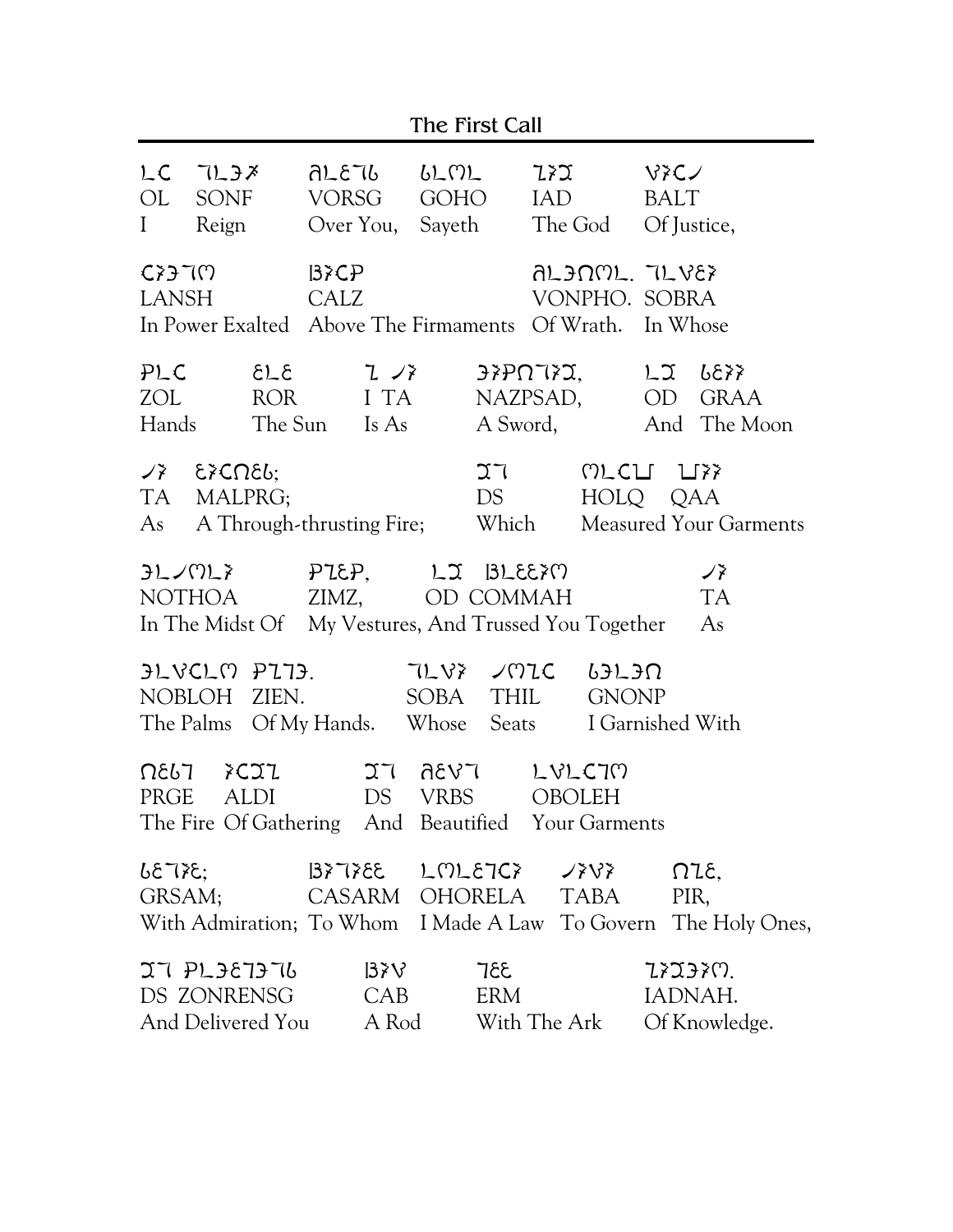PILAH FARZM SARZM SARZM SARZM SARZMA ADALIST SARZMAN SARZMA SARZMA SARZMA SARZMAN SARZMAN SARZMAN SA PILAH FARZM OD ZNRZA ADNA Moreover You Lifted Your Voices And Swore Obedience OU GONO INDICATION DI GONO IN TUNE OD GONO IADPIL DS HOM OD TOH, SOBA And Faith To Him That Lives And Triumphs, Whose IILI INIE LI ACINIEIT IT CLOLCL IAOD IPAM OD UL IPAMIS; DS LOHOLO Beginning Is Not Nor End Can Not Be; Which Shines ATO PLEI QLIEIC LIVLOP VEP ZOMD POAMAL OD BOGPA As A Flame In The Midst Of Your Palace And Reigns  $\lambda^2$   $\lambda^2$   $\lambda^2$   $\lambda^2$   $\lambda^2$   $\lambda^2$   $\lambda^2$   $\lambda^2$   $\lambda^2$   $\lambda^2$   $\lambda^2$   $\lambda^2$   $\lambda^2$   $\lambda^2$   $\lambda^2$   $\lambda^2$   $\lambda^2$   $\lambda^2$   $\lambda^2$   $\lambda^2$   $\lambda^2$   $\lambda^2$   $\lambda^2$   $\lambda^2$   $\lambda^2$   $\lambda^2$   $\lambda^2$   $\lambda^2$   $\lambda^2$   $\lambda^2$   $\lambda^2$   $\lambda^$ AAI TA PIAP BALTOH OD VAOAN Among You As The BalanceOf Righteousness And Truth! PIBIE BI LIPIEEID LILBIBCT ZACAR CA OD ZAMRAN ODO CICLE Move Therefore And Show Yourselves! Open The Mysteries  $L$  $\rightarrow$   $PL$  $\epsilon$  $L$  C $\land$  Pl $\epsilon$  $\land$ QAA ZORGE LAP ZIRDO Of Your Creation! Be Friendly To Me For I Am  $PLBL$   $EYZ$   $NLZY$ NOCO MAD HOATH IAIDA The Servant Of Your God A True Worshiper Of The Highest!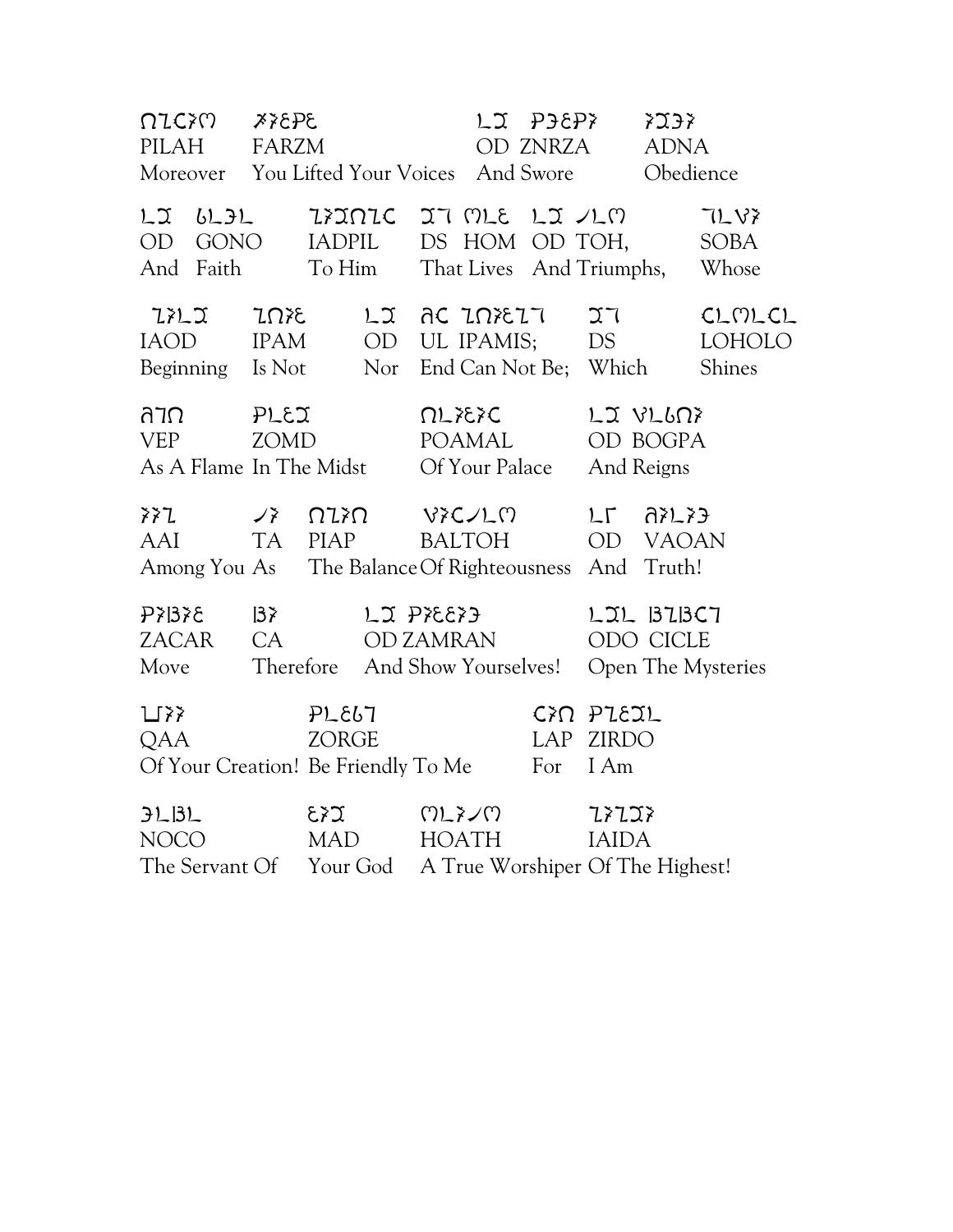|                                                                                                                                                                                                                                                                                                                                                                                                                                                                                                                |                              |                                 |                         | The Second Call             |                     |                              |                                       |                            |                                                                              |
|----------------------------------------------------------------------------------------------------------------------------------------------------------------------------------------------------------------------------------------------------------------------------------------------------------------------------------------------------------------------------------------------------------------------------------------------------------------------------------------------------------------|------------------------------|---------------------------------|-------------------------|-----------------------------|---------------------|------------------------------|---------------------------------------|----------------------------|------------------------------------------------------------------------------|
| እጟሁ∠<br>ADGT<br>Can                                                                                                                                                                                                                                                                                                                                                                                                                                                                                            | VPAAH                        | ∂Ωእ≯ω<br>The Wings Of The Winds | PL36<br>ZONG            |                             |                     | LE<br>OM                     |                                       | FAAIP                      | $X$ $Y$ $Z$ $\Omega$<br>Understand Your Voices                               |
| 77C2<br>SALD<br>Of Wonder?                                                                                                                                                                                                                                                                                                                                                                                                                                                                                     |                              | ลนล<br>VIV <sub></sub>          |                         |                             | $\mathsf C$<br>L    | O Ye, The Second First: Whom | TLVIE ZICOEL<br>SOBAM                 |                            | <b>IALPRG</b><br><b>Burning Flames</b>                                       |
| <b>ZP?P?7</b><br>IZAZAS                                                                                                                                                                                                                                                                                                                                                                                                                                                                                        |                              | <u>NIXXUU</u><br><b>PIADPH</b>  |                         |                             |                     |                              | $33505$ $335575$                      |                            | CASARMA ABRAMG<br>Have Framed In The Depths Of My Jaws; Whom I Have Prepared |
| $\overline{\phantom{a}}$ $\overline{\phantom{a}}$ $\overline{\phantom{a}}$ $\overline{\phantom{a}}$ $\overline{\phantom{a}}$ $\overline{\phantom{a}}$ $\overline{\phantom{a}}$ $\overline{\phantom{a}}$ $\overline{\phantom{a}}$ $\overline{\phantom{a}}$ $\overline{\phantom{a}}$ $\overline{\phantom{a}}$ $\overline{\phantom{a}}$ $\overline{\phantom{a}}$ $\overline{\phantom{a}}$ $\overline{\phantom{a}}$ $\overline{\phantom{a}}$ $\overline{\phantom{a}}$ $\overline{\$<br>TALHO<br>TA T<br>Cups<br>As |                              |                                 | <b><i>Ω?8?BC7I?</i></b> | PARACLEDA<br>For A Wedding, | ロジ<br>Q TA<br>Or As |                              | CLETCLI<br>LORSLQ<br>Flowers          |                            |                                                                              |
| ∠ละงา<br><b>TURBS</b><br>In Their Beauty For The Chamber Of Righteousness. Stronger Are                                                                                                                                                                                                                                                                                                                                                                                                                        |                              | <b>LL67</b><br>OOGE             |                         |                             |                     | いらくしい<br>BALTOH              |                                       |                            | 6292 BM27<br>GIVI CHIS                                                       |
| CATU<br>LUSD<br>Your Feet Than The Barren Stone, And Mightier                                                                                                                                                                                                                                                                                                                                                                                                                                                  | 1331<br><b>ORRI</b>          |                                 |                         |                             | OD                  | LJ EIBICN                    | MICALP                                | B077<br><b>CHIS</b><br>Are |                                                                              |
| V2<br><b>BIA</b><br>Your Voices Than The Manifold Winds. For You Are Become                                                                                                                                                                                                                                                                                                                                                                                                                                    |                              | LPL36L3<br><b>OZONGON</b>       |                         |                             |                     |                              | $C\Omega$ $3L\lambda$ $3$<br>LAP NOAN |                            |                                                                              |
| $\angle$ EL $\chi$<br>TROF<br>A Building Such As Is Not,                                                                                                                                                                                                                                                                                                                                                                                                                                                       |                              | BLET /7 67<br>CORS TA GE        |                         | L L<br>OQ                   |                     | EZ<br><b>MANIN</b>           |                                       |                            | 777777<br><b>IAIDON</b><br>Except In The Mind Of The All-Powerful.           |
| ∠L&P∂<br>TORZU<br>Arise,                                                                                                                                                                                                                                                                                                                                                                                                                                                                                       | <b>LLMIC</b><br><b>GOHEL</b> |                                 |                         |                             | P7137E 137          | ZACAR CA                     | $33LULZ$<br><b>CNOQOD</b>             |                            | Saith The First, Move Therefor Unto His Servant!                             |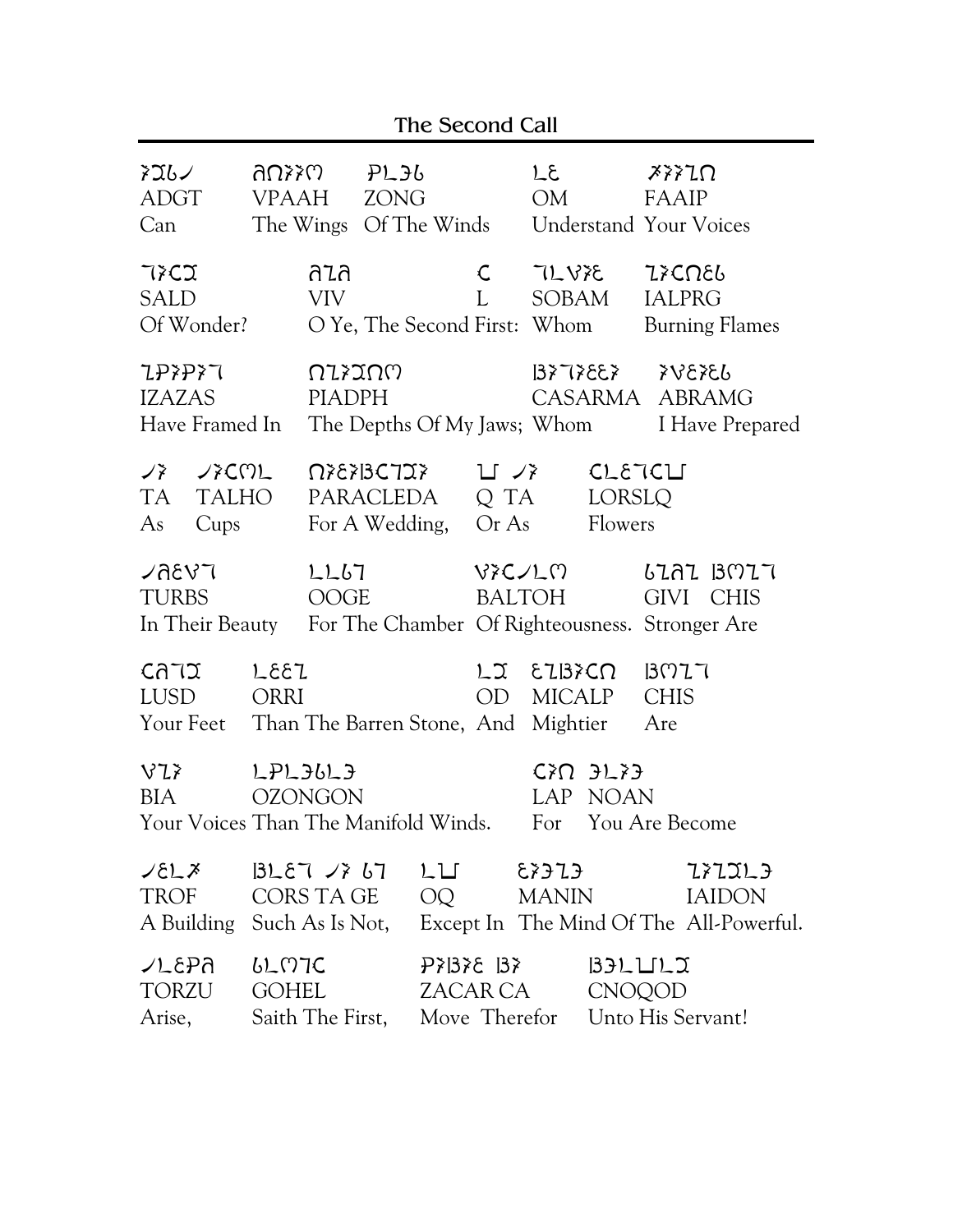| $\xi$ 33 $\xi$ | EIBICPL LI LPIPE AETCN |  |                                                         |
|----------------|------------------------|--|---------------------------------------------------------|
| ZAMRAN         | MICALZO OD OZAZM VRELP |  |                                                         |
|                |                        |  | Show Yourselves In Power And Make Me A Strong Seething, |

CAN PIE ILIAI

LAP ZIR IOIAD

For I Am Of Him That Lives Forever!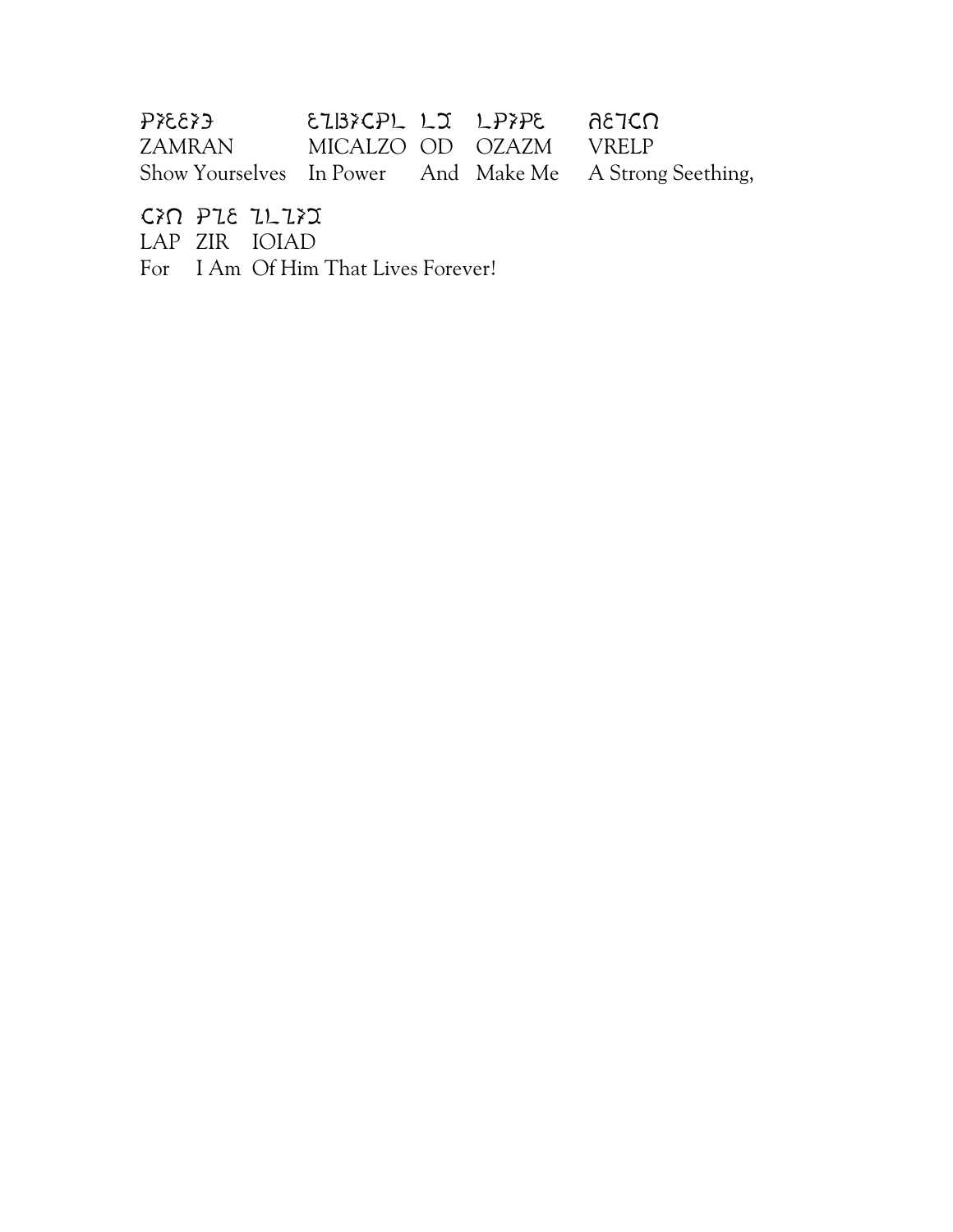| The Third Call |  |
|----------------|--|
|----------------|--|

| 52135<br><b>MICMA</b><br>Behold,                                                                                                                                                                                |                               | ししいし ひょご<br>GOHO JAD<br>Says Your God,                  | PLE BLETTCM PPLT3<br><b>COMSELH AZIEN</b><br>ZIR<br>I Am A Circle<br>On Whose Hands |                               |                                           |                                              |                              |                                               |
|-----------------------------------------------------------------------------------------------------------------------------------------------------------------------------------------------------------------|-------------------------------|---------------------------------------------------------|-------------------------------------------------------------------------------------|-------------------------------|-------------------------------------------|----------------------------------------------|------------------------------|-----------------------------------------------|
| VIIV<br>BIAB<br>Stand 12 Kingdoms.                                                                                                                                                                              |                               | LT CLIILM<br>OS LONDOH.                                 | Six                                                                                 | FLEP BOIT<br>NORZ CHIS<br>Are |                                           | L<br>OTHIL<br>The Seats                      |                              |                                               |
| 6767Ω}M<br><b>GIGIPAH</b>                                                                                                                                                                                       |                               | AFIC<br>C<br>UNDL<br>Of Living Breath; The Rest         |                                                                                     | CHIS TA<br>Are As             | $B017$ $\rightarrow$ $R12$<br><b>PUIM</b> | <b>Sharp Sickles</b>                         |                              | 凵<br>Q<br>Or                                  |
| EL INCIM<br>MOSPLEH<br>The Horns                                                                                                                                                                                |                               | VICLBM LIAII <del>J</del><br><b>TELOCH</b><br>Of Death, |                                                                                     | QUIIN<br>Wherein              |                                           | JLCJLEb<br>TOLTORG<br>The Creatures Of Earth |                              |                                               |
| B077<br><b>CHIS</b><br>Are                                                                                                                                                                                      | $\mathcal{I}$<br>$\mathbf{L}$ | $307767$ &<br><b>CHISGE</b><br>And Are Not              | M                                                                                   | Except                        | <b>LP773</b><br><b>OZIEN</b>              |                                              |                              | 57 V565?<br>DS BRGDA<br>My Hands, Which Sleep |
| LJ /LEPAC<br>OD TORZUL<br>And Shall Rise.                                                                                                                                                                       |                               | ZCZ<br>ILI<br>In The Beginning I Made You Stewards      |                                                                                     |                               | JLC VICPIEL<br>EOL BALZARG                |                                              |                              | $L_{\mathfrak{I}}$<br><b>OD</b><br>And        |
| LJ 77C7<br><b>OD AALA</b><br>And Placed You In Seats                                                                                                                                                            |                               | <b>VUICH</b><br><b>THILN</b>                            | OS<br>12                                                                            | LT 37/33V<br><b>NETAAB</b>    | Of Government,                            |                                              | <b>JCALY</b><br><b>DLUGA</b> | Giving Unto                                   |
| <u>კვ</u> ՀТ3-16<br>VOMSARG                                                                                                                                                                                     |                               | CL37} B}NIE}CI ALE7<br>LONSA CAPIMALI VORS              |                                                                                     |                               |                                           |                                              | 3C<br><b>CLA</b><br>456,     |                                               |
| <b>Successively Over</b><br>Every One Of You Power<br>MLEIC<br><b>LPLPLO</b><br>$3L37V$ $777$<br>HOMIL<br>COCASB FAFEN<br><b>IZIZOP</b><br>The True Ages Of Time, To The Intent That, From Your Highest Vessels |                               |                                                         |                                                                                     |                               |                                           |                                              |                              |                                               |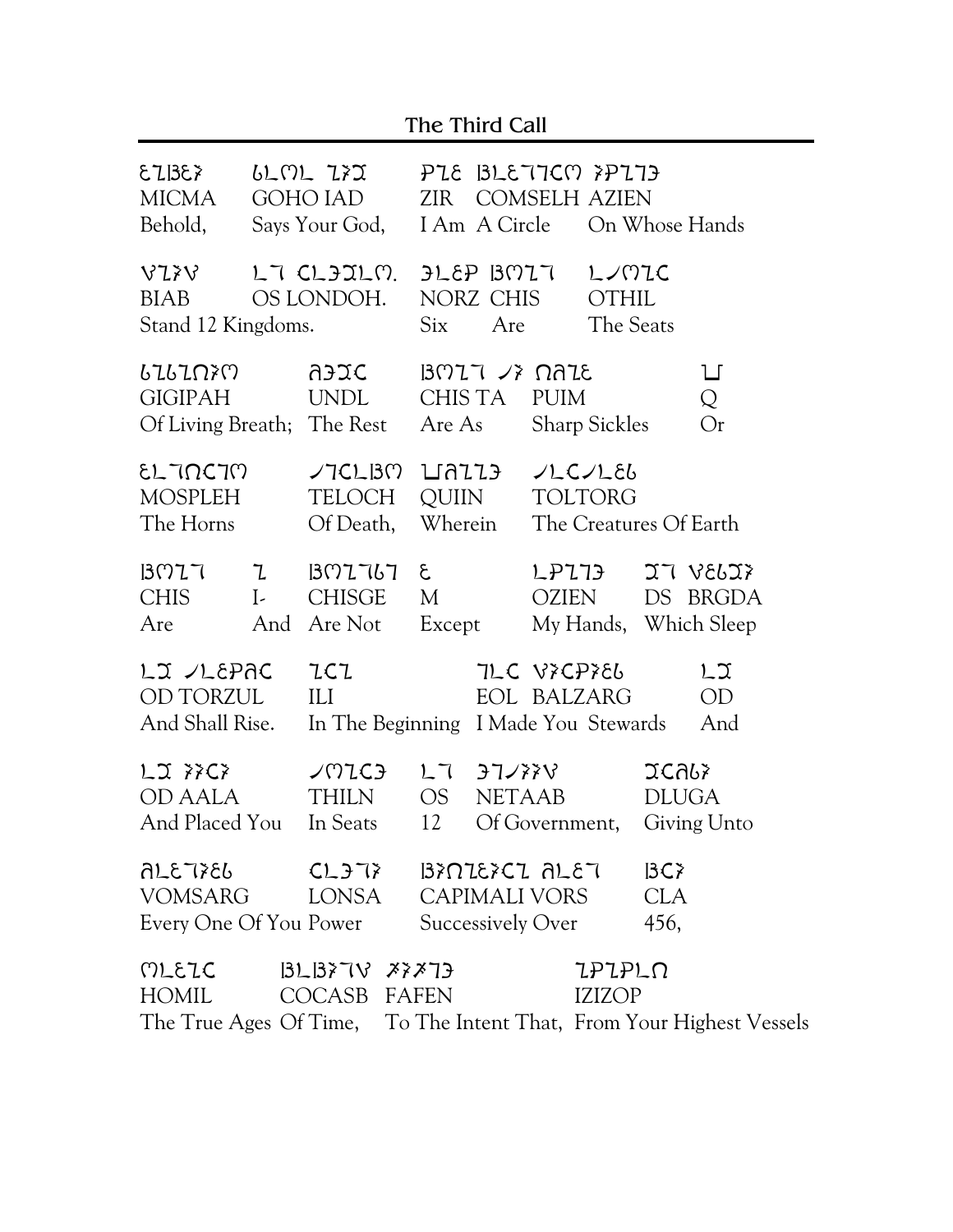| LI EIIJLIU IT UJTVIIV<br>OD MIINOAG DE GNETAAB<br>And The Corners Of Your Governments                                |                      |          | OFTRERE ERRA<br><b>VAUN NANAEEL:</b>                                       | You Might Work My Power: |
|----------------------------------------------------------------------------------------------------------------------|----------------------|----------|----------------------------------------------------------------------------|--------------------------|
| $\Omega$ > $\Omega$ $\Omega$<br>PANPIR<br>Pouring Down The Fires Of Life And Increase Continually                    | EXCNIELI<br>MALPIRGI |          | NICI<br>PILD                                                               |                          |
| $ 32L$ 76. $3L$ 31.33<br>CAOSG. NOAN<br>Upon The Earth. Thus You Are Become The Skirts Of Justice                    |                      |          | AJICIM VICZ<br>UNALAH BALT                                                 |                          |
| $LJ$ $ALL$ $33$ .<br>OD VOOAN.<br>And Truth.                                                                         |                      |          |                                                                            |                          |
| $TLLLZ$ $\Omega$ $\epsilon$ $\lambda$<br>DOOIAP MAD<br>In The Name Of Your God,                                      |                      |          | $bLMLCLE, bLMAT, ELEY3!GOHOLOR, GOHUS, AMIRAN!Lift Up, I Say, Yourselves!$ |                          |
| EZBEX ZTMATLP<br>MICMA IEHUSOZ<br>Behold                                                                             | His Mercies          | Flourish | B7B7BLE LJJLL773<br>CACACOM OD DOOAIN                                      | And His Name             |
| $3L$ $36$ $5L$ $133L$ CP $337L$ $5L$ $133T$ $365L$ $6L$ $0L$ $3L$<br>NOAR MICAOLZ<br>Become                          | Mighty               |          | AAIOM CASARMG GOHIA<br>Among Us! In Whom We Say:                           |                          |
| $PZBZE$ , $AZUZZ$ , $LZ$ $IEAZEZ$<br>ZACAR, UNIGLAG, OD IMUAMAR<br>Move, Descend, And Apply Yourselves To Us As Unto |                      |          |                                                                            | በለያፓ<br><b>PUGO</b>      |
| ΩCእUCI<br>PLAPLI<br>Partakers Of The Secret Wisdom                                                                   | 737377C<br>ANANAEL   |          | ∐773<br>QAAN<br>Of Your Creation.                                          |                          |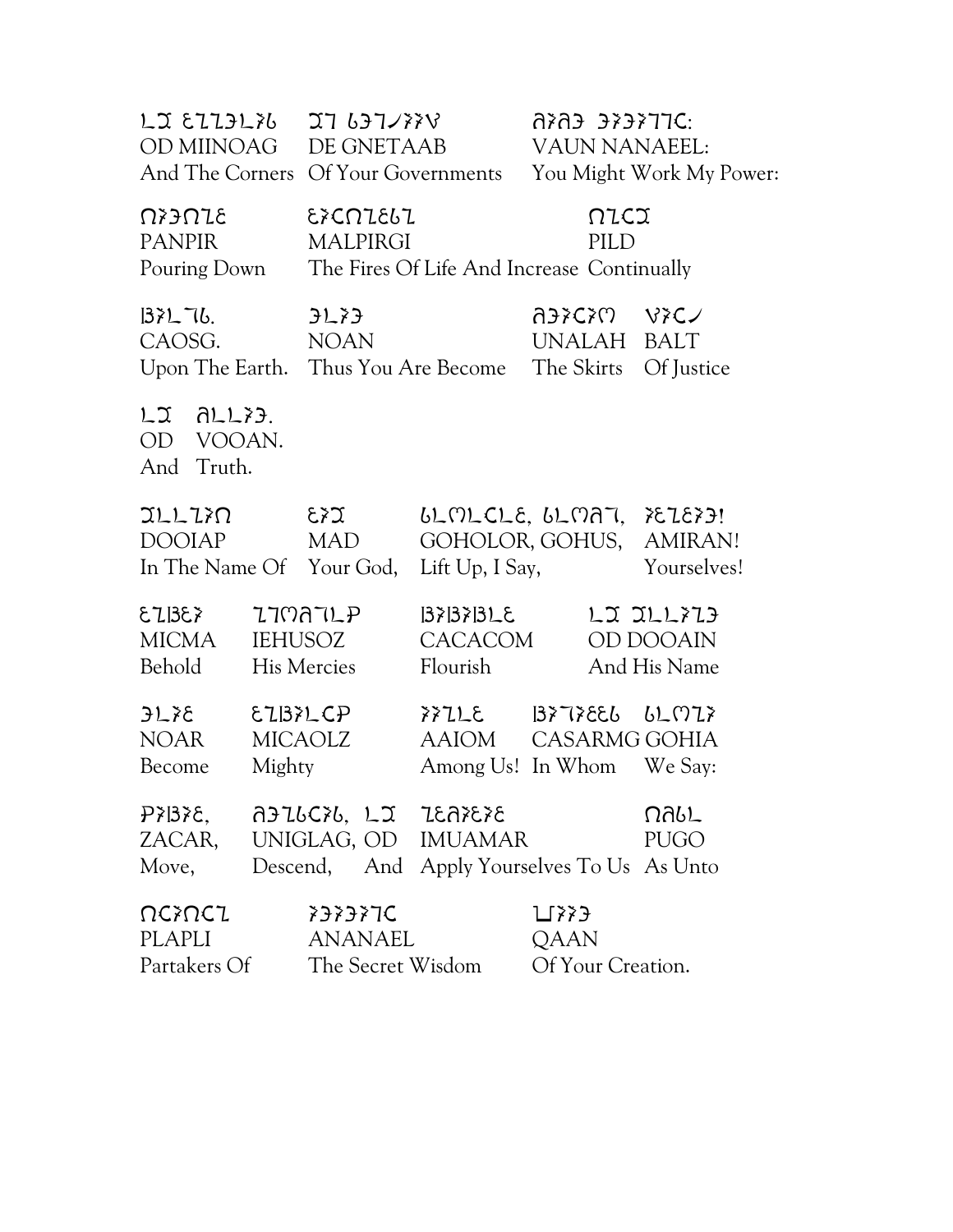| The Fourth Call                                                                                                                                                  |                                   |                                    |                                                                    |                                    |                                                           |  |  |
|------------------------------------------------------------------------------------------------------------------------------------------------------------------|-----------------------------------|------------------------------------|--------------------------------------------------------------------|------------------------------------|-----------------------------------------------------------|--|--|
| しンいてく<br>OTHIL<br>I Have Set                                                                                                                                     | LASDI<br>My Feet                  | $C$ > $T$ $T$ $V$ > $V$ > $U$      | BABAGE OD DORPHA<br>In The South And Looked About Me               | LI ILENNY                          |                                                           |  |  |
| 6LMLC:<br>GOHOL:<br>Saying:                                                                                                                                      | 1307767 383861<br>GCHISGE AVAVAGO | Are Not The Thunders Of Increase   |                                                                    | D33LEB<br><b>CORMP</b><br>Numbered |                                                           |  |  |
| ก¤. ฺวา าเ วิ <i>≯</i> ลนล ฺวนล<br>B777887 L7C7<br>PD, DS SONF VIV DIU<br>CASARMI<br><b>OALI</b><br>33 Which Reign In The Second Angle? Under Whom I Have Placed |                                   |                                    |                                                                    |                                    |                                                           |  |  |
| 3Ω₹3<br>MAPM<br>9639                                                                                                                                             | SOBAM                             | $7L\forall x \in \{3L, 5L\}$<br>AG | CORMPO<br>Whom None Have Numbered But One;                         | BETO C<br>$CRIP$ $L;$              |                                                           |  |  |
| $B\overline{z}$ $B\overline{z}$ $B\overline{z}$ $B\overline{z}$ $D\overline{z}$ $P\overline{z}$<br>CASARMG CROODZI<br>In Whom                                    |                                   |                                    | The Second Beginning Of Things                                     |                                    | $B077$ LJ $B16$ ;<br>CHIS OD UGEG;<br>Are And Wax Strong; |  |  |
| IT / BIRIEICI BMIT<br>DS T CAPIMALI CHIS<br>Which Also Successively Are                                                                                          |                                   |                                    | $B$ $R$ $L$ $L$ $3$ $L$ $3$ ,<br>CAPIMAON,<br>The Numbers Of Time, |                                    | LJ<br><b>OD</b><br>And                                    |  |  |
| CL3TMZ3<br><b>LONSHIN</b><br>Their Powers Are As The First 456. Arise,                                                                                           | B077<br><b>CHIS</b>               | $J_f^*$ CL<br><b>TA</b>            | LO                                                                 |                                    | $Bc$ , $LcPa$<br><b>CLA. TORZU</b>                        |  |  |
| NOR QUASAHI OD F CAOSGA! BAGLE ZIR<br>You Sons Of Pleasure And Visit The Earth! For I Am                                                                         |                                   |                                    |                                                                    |                                    |                                                           |  |  |
| TITLE TO THE LIMING THAT THET<br>ENAY IAD                                                                                                                        |                                   |                                    | DS I OD APILA DOOAIP                                               |                                    | The Lord Your God, Which Is And Liveth! In The Name Of    |  |  |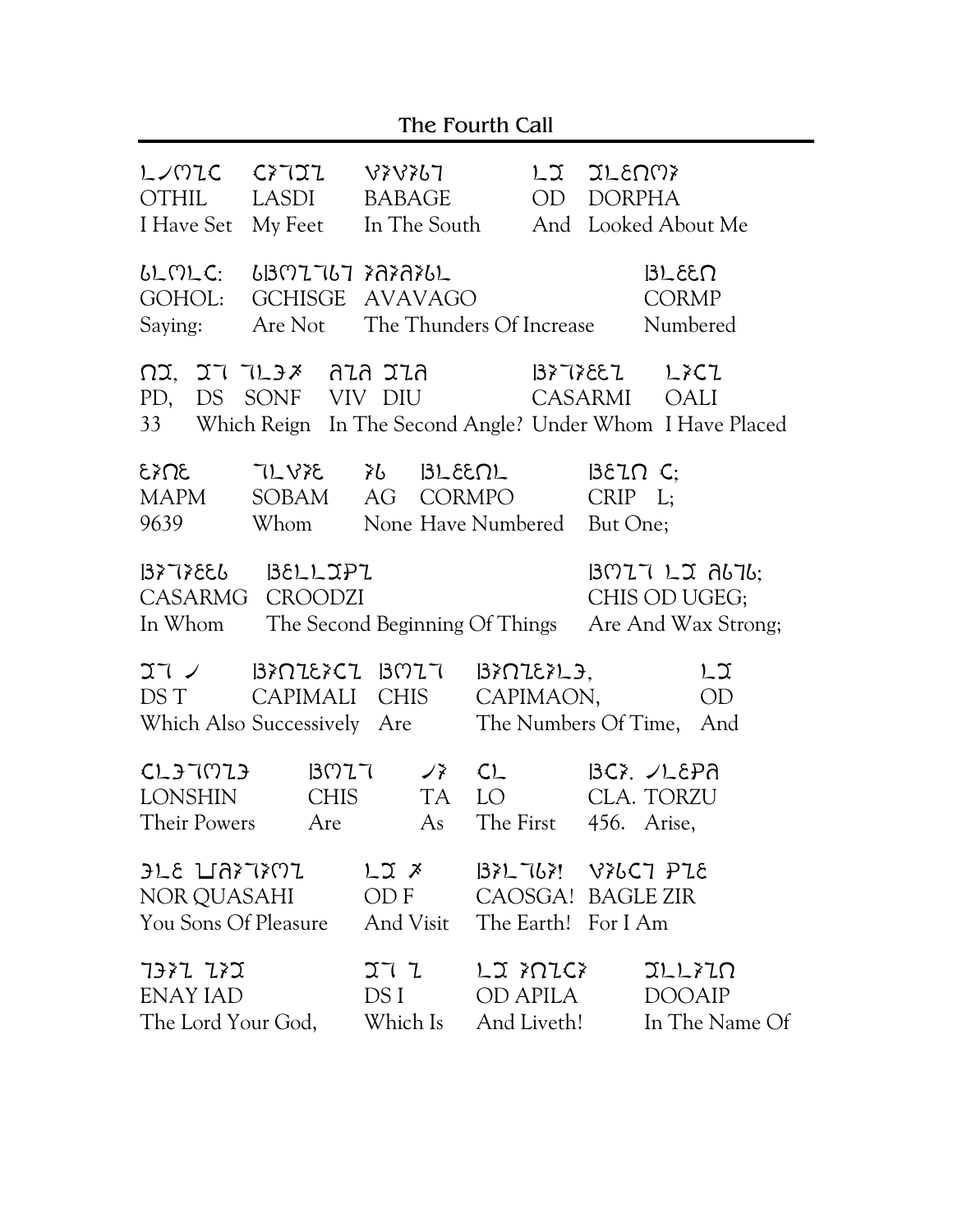| ∐??C | $PZ336$ LJ $PZ533$                    |
|------|---------------------------------------|
| QAAL | ZACAR OD ZAMRAN                       |
|      | The Creator, Move And Show Yourselves |

 $L$  $V$  $C$  $L$  $T$  $L$  $3$  $b$ OBELISONG As Pleasant Deliverers

| $ET\vee 7C$             | 77L   | $JLE$ $ELGN$     |
|-------------------------|-------|------------------|
| RESTEL                  | AAI   | NOR MOLAP        |
| That You May Praise Him | Among | The Sons Of Men. |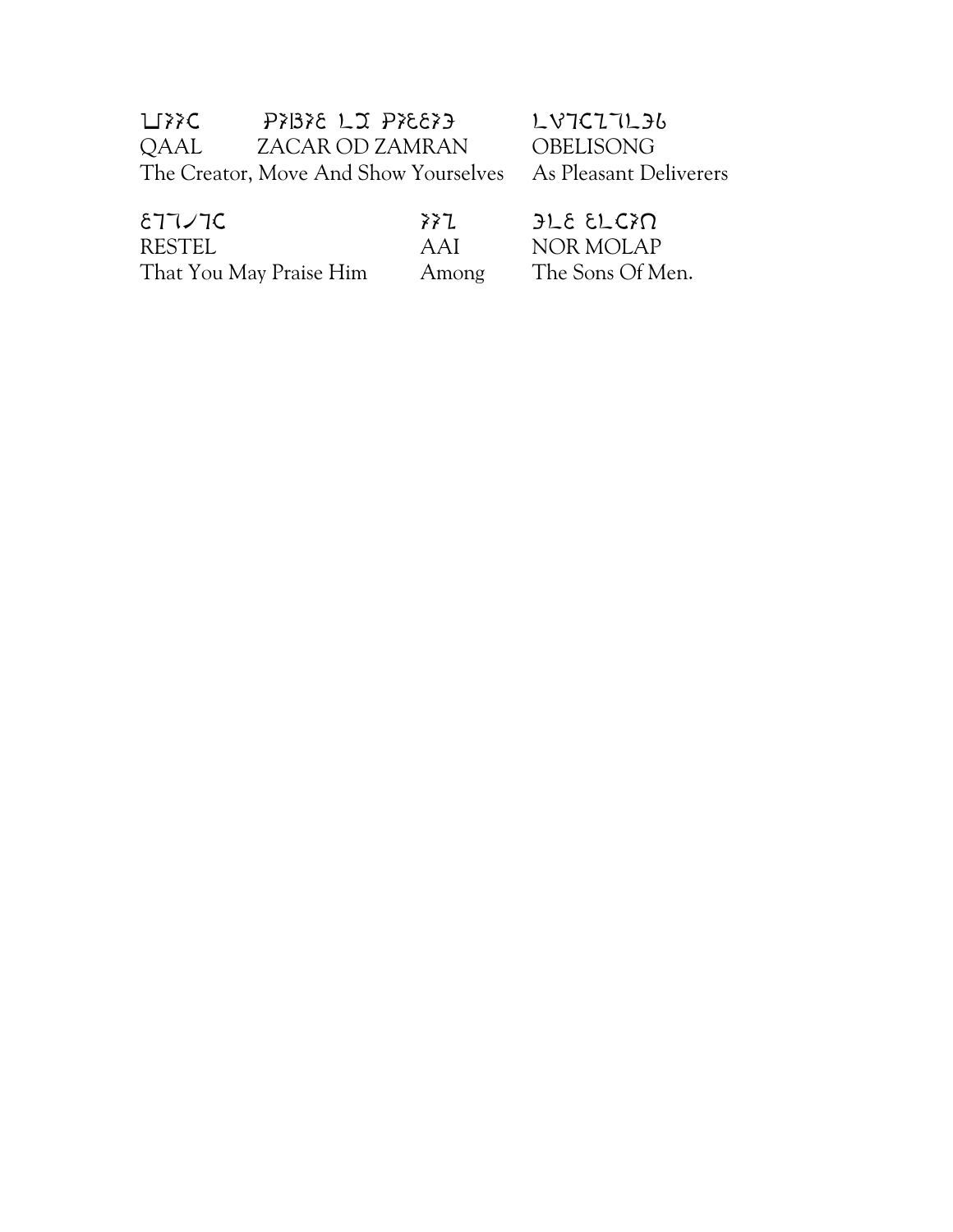|                                                                                           |                                              | The Fifth Call                                                      |                                                                                            |
|-------------------------------------------------------------------------------------------|----------------------------------------------|---------------------------------------------------------------------|--------------------------------------------------------------------------------------------|
| いくひくじ<br><b>SAPAH</b>                                                                     | PIEIL<br><b>ZIMII</b>                        | ี่ 2 2 นิก<br>D DIV                                                 | LJ 3L77<br><b>OD NOAS</b><br>The Mighty Sounds Have Entered The Third Angle And Are Become |
| <b>ノ氵凵氵ラ</b> ユ T<br>TA QANIS<br>As Olives                                                 | $728L$ BM:<br>ADROCH:<br>In The Olive Mount: | JLENNIC<br><b>DORPHAL</b>                                           | Looking With Gladness                                                                      |
| 137276<br>CAOSG<br>On The Earth, And Dwelling                                             | レゴ ズミレヨンて<br>OD FAONTS                       | <b>NIEINTLE</b><br>PERIPSOL                                         | In The Brightness Of The Heavens                                                           |
| $J$ $\gtrsim$ $VCLLE$<br><b>TA BLIOR</b><br>As Continual Comforters. Unto Whom            | 335756<br><b>CASARM</b>                      | FEINPI<br><b>AMIPZI</b><br>I Fastened                               |                                                                                            |
| 33P 3E/M 3X LI ICAB3E<br>NAZ ARTH<br>Pillars Of Gladness 19                               | AF OD DLUGAR                                 | PIPLO PCIIX<br><b>ZIZOP ZLIDA</b><br>And Gave Them Vessels To Water |                                                                                            |
| 1371 767<br><b>CAOSGI</b><br>The Earth With All Her Creatures. And They Are               | $LCC/LE6L$ $LX$ PBMIT<br>TOLTORGI            | OD ZCHIS                                                            | 77277130<br><b>ESIASCH</b><br>The Brothers Of                                              |
| ึ้น ลนล<br>C<br>OD VIV<br>The First And The Second, And The Beginning Of Their Own Seats, |                                              | LI 77LI<br>OD IAOD                                                  | 207C<br>THILD,                                                                             |
| JI NIEFC<br>DS PERAL<br>Which Are Garnished                                               | <b>BSV60</b><br><b>HUBAR</b>                 | With Continual Burning Lamps                                        | 77L<br>PEOAL<br>69636                                                                      |
| 7187<br>32316<br>SOBA<br><b>CORMFA</b><br>Whose<br>Numbers                                | $B027 \times C$<br>CHISTA LA<br>Are As       | ac7<br>ULS <sub>1</sub><br>The First,                               | $L_{\mathfrak{I}}$<br>OD<br>The Ends,<br>And                                               |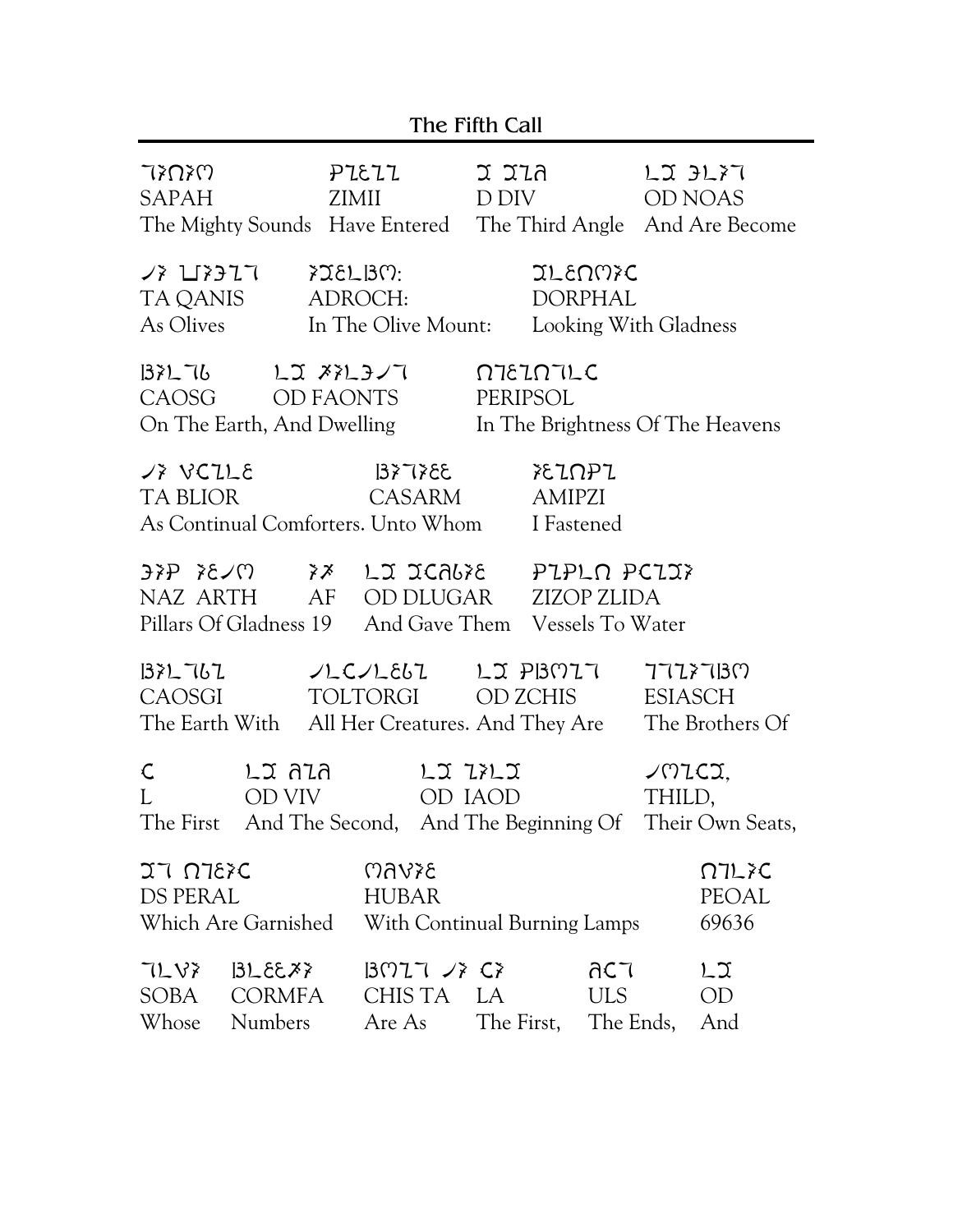| L[3L]377V<br>QCOCASB                                            |                                                  | 3777<br>CA NIIS |                                      |                                    | LJ JIEVT LIIT<br>OD DARBS QAAS  |                                    |
|-----------------------------------------------------------------|--------------------------------------------------|-----------------|--------------------------------------|------------------------------------|---------------------------------|------------------------------------|
| The Contents Of Time! Therefor Come Ye, And Obey Your Creation! |                                                  |                 |                                      |                                    |                                 |                                    |
| $\frac{\cancel{x}}{F}$<br>Visit Us                              | 7/M78P7<br><b>ETHARZI</b><br>In Peace            |                 | LI VCILE<br>OD BLIOR<br>And Comfort! | <b>7&gt;7&gt;C</b><br><b>IAIAL</b> | Conclude Us As                  | 72377<br><b>EDNAS</b><br>Receivers |
| BZBCT7<br><b>CICLES</b>                                         | V76C7<br><b>BAGLE</b><br>Of Your Mysteries. Why? |                 | 7, J<br><b>IAD</b><br>Our Lord       | $\mathcal{I}$<br><sup>Is</sup>     | $\mathsf{C}!$<br>L!<br>All One! |                                    |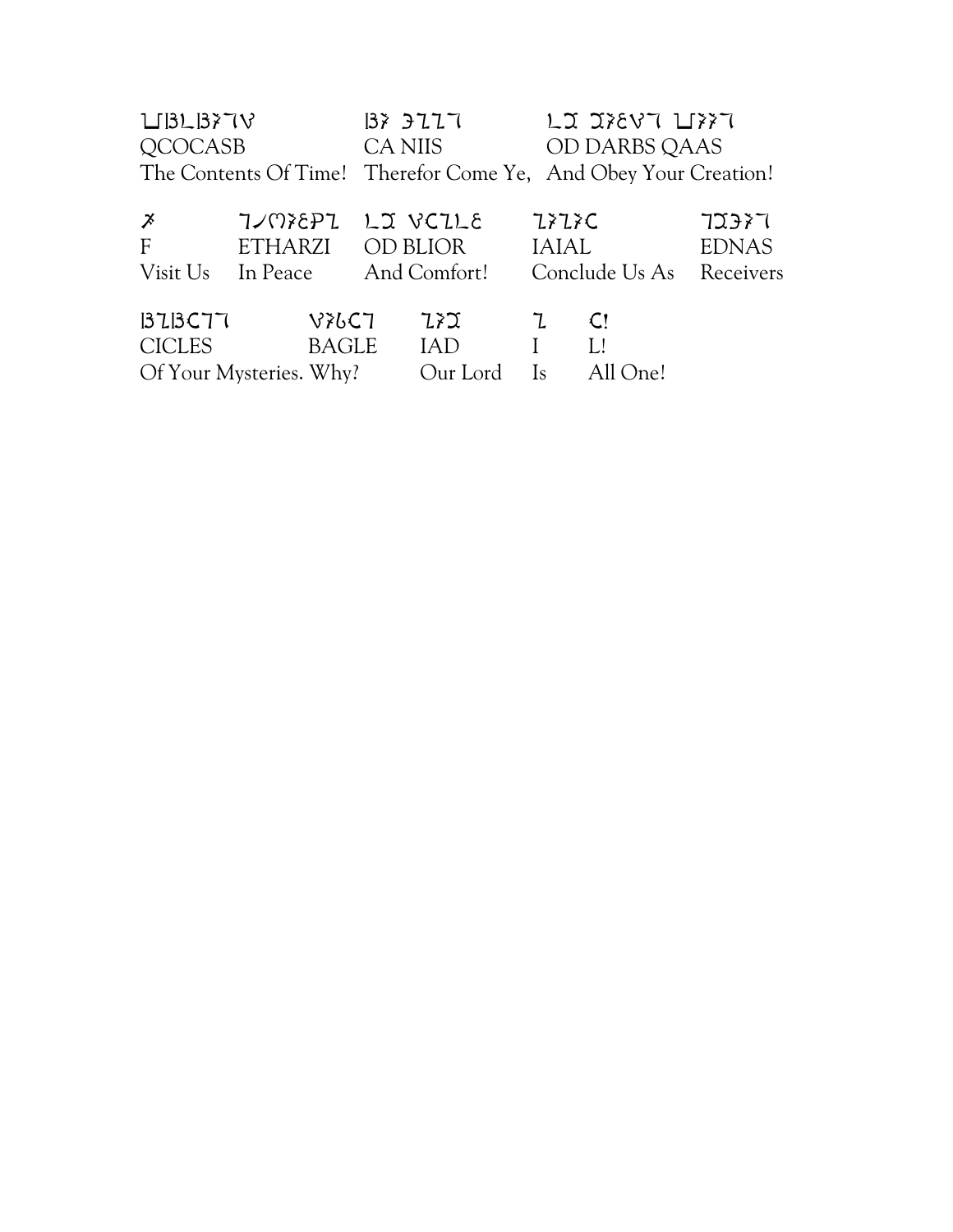|                                                                         | The Sixth Call                                |                                     |        |                                         |                           |                                        |                                              |                                        |                                                                               |
|-------------------------------------------------------------------------|-----------------------------------------------|-------------------------------------|--------|-----------------------------------------|---------------------------|----------------------------------------|----------------------------------------------|----------------------------------------|-------------------------------------------------------------------------------|
| ሁንረ<br><b>GAH</b><br>The Spirits Of                                     |                                               | ำ วาล<br>S DIV                      |        |                                         |                           | CHIS EM<br>The Fourth Angle Are Nine,  | $B0777E$ ELBILCP<br><b>MICAOLZ</b><br>Mighty |                                        |                                                                               |
| $\Omega$ C $P$ $I$ $3$<br>PILZIN<br>In The Firmament Of Waters:         |                                               |                                     |        | 71 838<br><b>SOBAM</b><br>Whom          |                           | 7C<br>EL                               | The First                                    | Ოእያር<br><b>HARG</b>                    | Hath Planted As                                                               |
| 513<br><b>MIR</b><br>A Torment                                          | ASASCT3 TI<br><b>BABALON</b><br>To The Wicked |                                     |        | $L$ $VCL$ $B$                           | OD OBLOC<br>And A Garland |                                        | 7786756<br><b>SAMVELG</b>                    | To The Righteous;                      |                                                                               |
| <b>JCALTE</b><br><b>DLUGAR</b><br>Giving Unto Them Fiery Darts          |                                               | &>CΩ&6                              | MALPRG | 37<br><b>AR</b><br>To Fan               |                           | 137L7L7<br><b>CAOSGI</b><br>The Earth, |                                              | $L_{\mathfrak{I}}$<br><b>OD</b><br>And |                                                                               |
| 355<br><b>ACAM</b><br>7699                                              | 3737C<br><b>CANAL</b>                         |                                     |        |                                         |                           | TLV? TCP?N<br>SOBA ELZAP               | $\cancel{\tilde{}}$<br>F                     |                                        | VCIIEI<br><b>BLIARD</b><br>Continual Workmen Whose Courses Visit With Comfort |
| 137276<br>CAOSG<br>The Earth,                                           | LI BMIT<br><b>OD CHIS</b><br>And Are          |                                     |        | うコンヌV<br>ANETAB<br>In Government        |                           | <b>JJ EIFE</b><br><b>OD MIAM</b>       | And Continuance                              |                                        |                                                                               |
| ลนล<br>$\sqrt{r}$<br><b>VIV</b><br>TA.<br>As                            | The Second And The Third.                     | $L_{\mathfrak{I}}$<br><b>OD</b>     | J<br>D |                                         | 385385<br><b>DARSAR</b>   | Wherefore,                             | <b>SOLPETH</b><br>Hearken                    | TLCN7/M                                |                                                                               |
| V173<br><b>BIEN</b><br>Unto My Voice:                                   |                                               | VETZ<br><b>BRITA</b>                |        | I Have Talked Of You                    |                           |                                        | LJ P7137E<br>OD ZACAM<br>And I Move You      |                                        |                                                                               |
| 6EZB7CPL<br><b>GMICALZO</b><br>In Power And Presence,                   |                                               |                                     |        | ひしんそ いりょへん<br>SOBA HAATH<br>Whose Works |                           | 2823<br><b>TRIAN</b><br>Shall Be       |                                              | CAZXM7<br><b>LUIAHE</b>                | A Song Of Honor                                                               |
| $L_{\mathfrak{I}}$<br>713873<br><b>ECRIN</b><br>OD<br>The Praise<br>And |                                               | $\Sigma$ 33<br><b>MAD</b><br>Of God |        | <b>LIXXL3</b><br>QAAON                  | In Your Creation.         |                                        |                                              |                                        |                                                                               |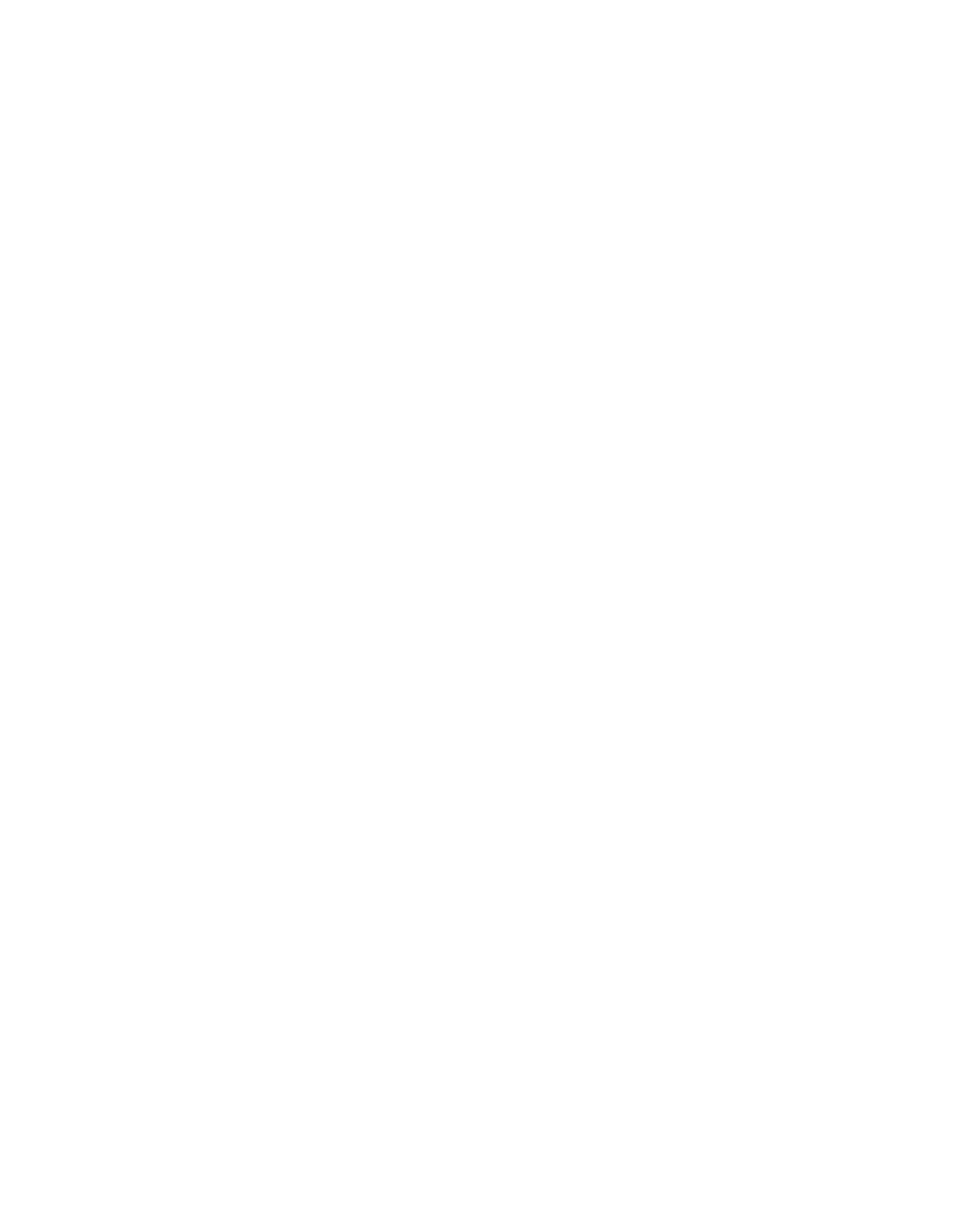| The Seventh Call                                                                                                                          |                                                                              |                                                                                                                                                                                                                                                                                                          |                                                                                                                                                                                                                       |                                  |  |  |
|-------------------------------------------------------------------------------------------------------------------------------------------|------------------------------------------------------------------------------|----------------------------------------------------------------------------------------------------------------------------------------------------------------------------------------------------------------------------------------------------------------------------------------------------------|-----------------------------------------------------------------------------------------------------------------------------------------------------------------------------------------------------------------------|----------------------------------|--|--|
| RAAS I<br>Z?CNZ&6?M                                                                                                                       | $\epsilon$ 333 $\epsilon$ 5 I $\epsilon$ 33<br>SALMAN<br>The East Is A House | PARADIZ OECRIMI                                                                                                                                                                                                                                                                                          | $\Omega$ <sup>2</sup> $\Omega$ <sup>2</sup> $\Omega$ <sub>2</sub> $\Omega$ <sub>2</sub> $\Omega$ <sub>2</sub> $\Omega$ <sub>2</sub> $\Omega$ <sub>2</sub> $\Omega$<br>Of Virgins Singing Praises<br>LAZZ3 737Z VA/EL3 | AAI<br>Among                     |  |  |
| IALPIRGAH                                                                                                                                 |                                                                              |                                                                                                                                                                                                                                                                                                          | QUIIN ENAY BUTMON<br>The Flames Of First Glory: Wherein The Lord Hath Opened His Mouth,                                                                                                                               |                                  |  |  |
| LJ 73L77<br>OD INOAS                                                                                                                      |                                                                              | $3^{\circ}$<br>NI                                                                                                                                                                                                                                                                                        | <b>77232130</b><br>13397 FEI<br>PARADIAL CASARMG<br>And They Are Become 28 Living Dwellings In Whom                                                                                                                   |                                  |  |  |
| <u>კ{TJჩ</u><br><b>UGEAR</b>                                                                                                              | The Strength Of Men                                                          | BMIEC?3 LJ<br>CHIRLAN OD<br>Rejoices. And                                                                                                                                                                                                                                                                | PL373<br><b>ZONAC</b>                                                                                                                                                                                                 | They Are Appareled               |  |  |
| $3L57$ $\sqrt{2}$<br>E3JR DRRA<br>CABZX/Z}}<br><b>LUCIFTIAN</b><br>CORS TA VAUL ZIRN<br>With Ornaments Of Brightness Such As Work Wonders |                                                                              |                                                                                                                                                                                                                                                                                                          |                                                                                                                                                                                                                       |                                  |  |  |
| TOL HAMI                                                                                                                                  | $YLC$ MEZ TLVE<br>SOBA<br>On All Creatures. Whose                            |                                                                                                                                                                                                                                                                                                          | SLIJIN LI EIXE<br>LONDOH OD MIAM<br>Kingdoms And Continuance Are As                                                                                                                                                   | B027/7<br>CHIS TA                |  |  |
| $\mathfrak{I}$<br>D                                                                                                                       | レコ<br>77<br>ES<br>OD                                                         | FT 535<br><b>UMADEA</b>                                                                                                                                                                                                                                                                                  | LI NIVCIIE<br><b>OD PIBLIAR</b><br>The Third And Fourth, Strong Towers And Places Of Comfort,                                                                                                                         |                                  |  |  |
| $L$ /MIC $\epsilon$ $L$ /<br>OTHIL                                                                                                        | <b>RIT</b>                                                                   | 38 J 2 1<br>OD MIAM                                                                                                                                                                                                                                                                                      | CNOQUOL<br>The Seats Of Mercy And Continuance. O You Servants Of Mercy,                                                                                                                                               | B3LUMLC E1/<br>RIT,              |  |  |
| P71378<br>Move,                                                                                                                           | ZACAR, ZAMRAN<br>Appear                                                      | $P$ $\geq$ $\geq$ $\geq$ $\geq$ $\geq$ $\geq$ $\geq$ $\geq$ $\geq$ $\geq$ $\geq$ $\geq$ $\geq$ $\geq$ $\geq$ $\geq$ $\geq$ $\geq$ $\geq$ $\geq$ $\geq$ $\geq$ $\geq$ $\geq$ $\geq$ $\geq$ $\geq$ $\geq$ $\geq$ $\geq$ $\geq$ $\geq$ $\geq$ $\geq$ $\geq$ $\geq$ $\$<br>OECRIMI<br><b>Singing Praises</b> | ひそうてい<br>QAADAH<br>Of The Creator,                                                                                                                                                                                    | $L_{\mathfrak{I}}$<br>OD.<br>And |  |  |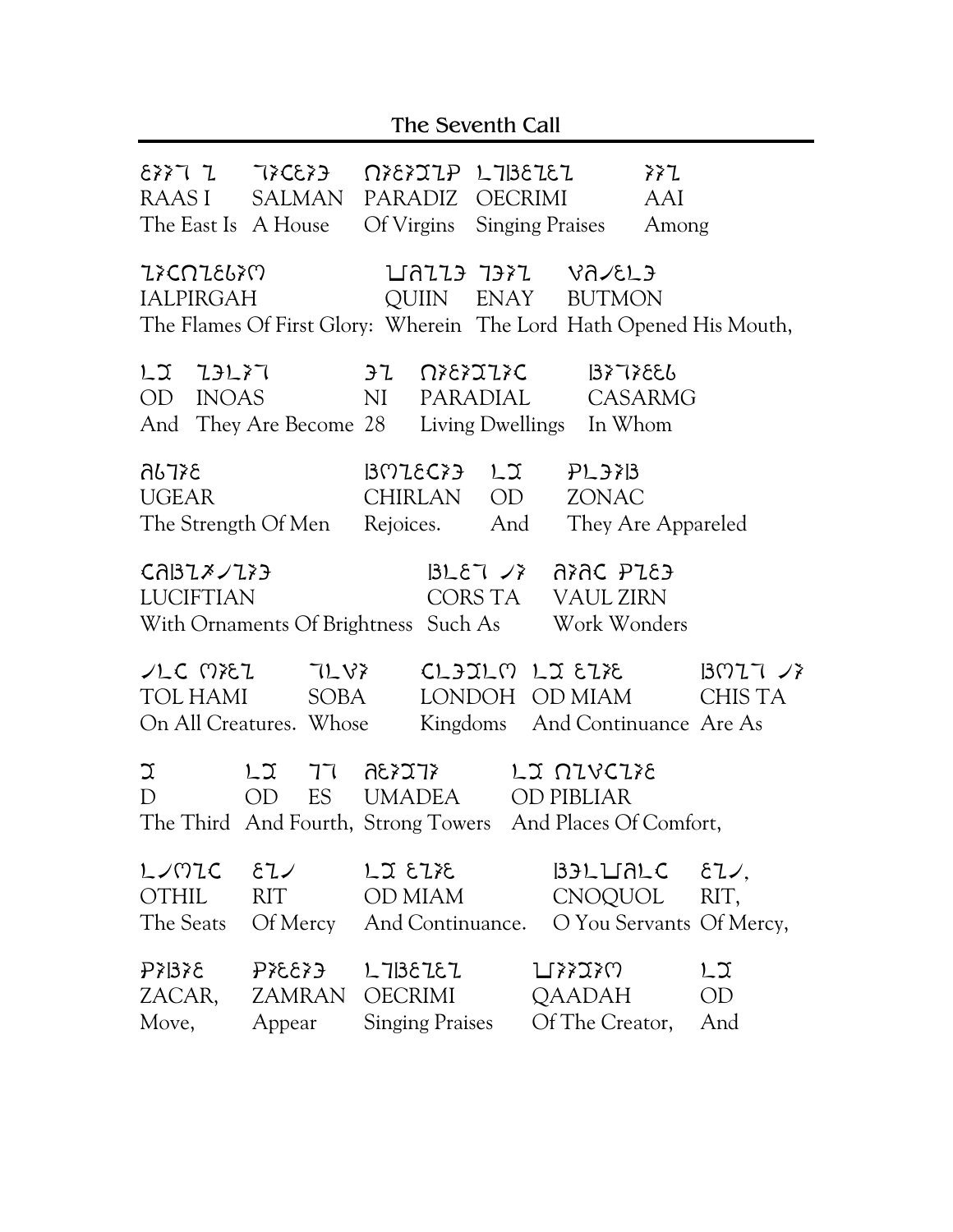| Be Mighty                    | LEZBILCP               | 3722<br>OMICAOLZ AAIOM<br>Among Us!                   |                                            |                                          |                                                |
|------------------------------|------------------------|-------------------------------------------------------|--------------------------------------------|------------------------------------------|------------------------------------------------|
| V76C7<br><b>BAGLE</b><br>For |                        | <b>UYUALE</b><br><b>PAPBOR</b><br>To This Remembrance |                                            | <b>IDLUGAM LONSHI</b><br>Is Given Power, | IJCALIE CL37MI                                 |
| レコ<br>$($ )   )              | ละกวน<br><b>UMPLIF</b> | And Our Strength                                      | ลเวเ<br><b>UGEG</b><br><b>Waxes Strong</b> |                                          | VILCIII<br><b>BIGLIAD</b><br>In Our Comforter! |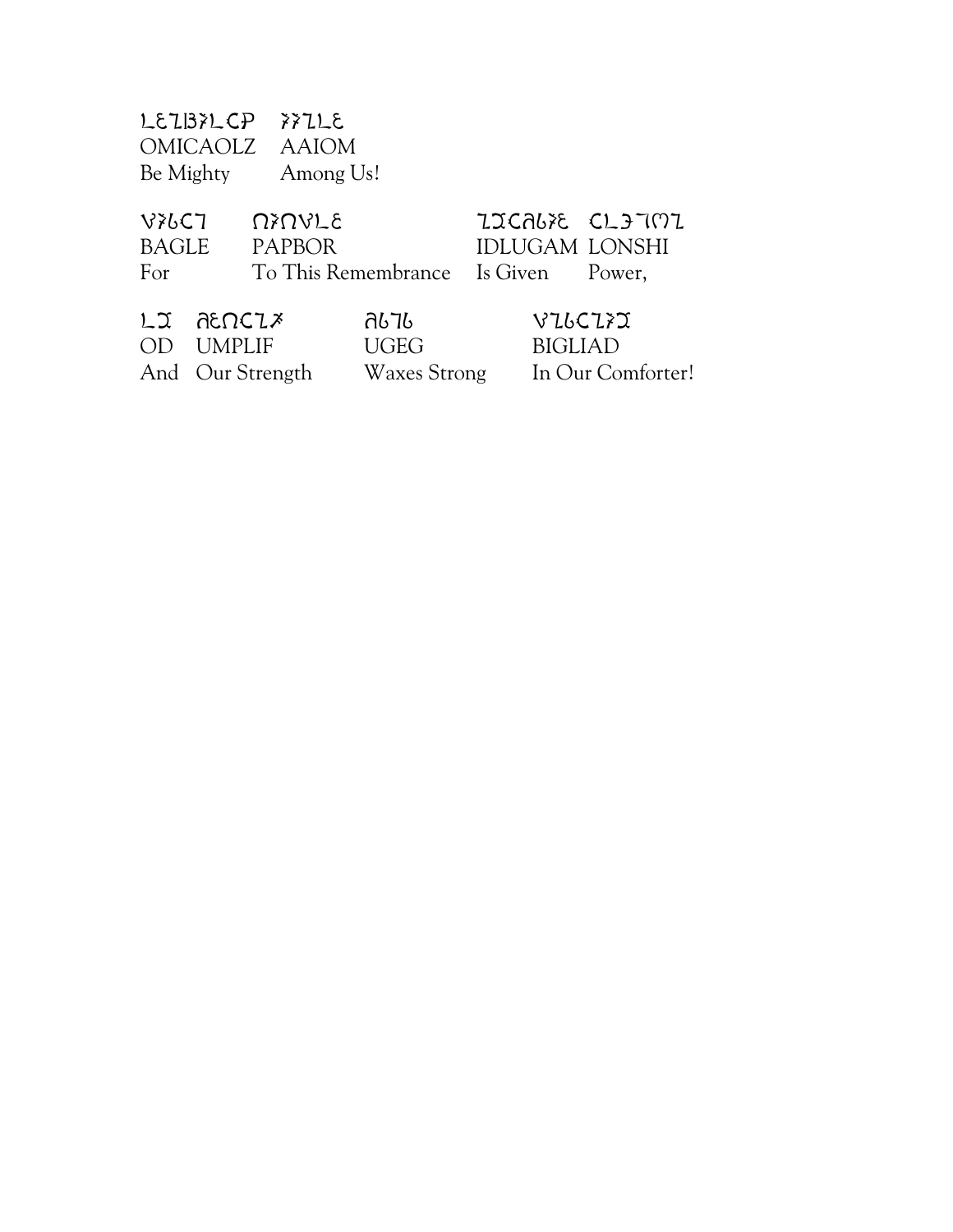The Eighth Call

BAZME LO I TA PIRIPSON OLN BAZME LO I TA PIRIPSON OLN The Midday, The First Is As The Third Heaven: Made Of  $N$ ATJA TIMBH OX SASARMG UGEGA UGEGARMA CHIS UGEGARMA UGEGARMA UGEGARMA UGEGARMA UGEGARMA UGEGARMG UGEGARMA UGEGARM NAZ AVABH OX CASARMG URAN CHIS UGEG Pillars Of Hiacynth 26, In Whom The Elders Are Become Strong. DS ABRAMG BALTON BALTON BARAG BALTON BALTON BALTON BALTON BALTON BALTON BALTON BALTON BALTON BALTON BALTON BAL DS ABRAMG BALTOHA GOHO IAD Which I Have Prepared For My Own Righteousness, Sayeth The Lord, SOBA MIAM TRIAN TA LOLCIS ABAI SOBA MIAM TRIAN TA LOLCIS ABAI Whose Long Continuance Shall Be As Bucklers To The Stooping ALAIP LI PIILITE EILE VOVIN OD AZIAGIER RIOR Dragon, And Like Unto The Harvest Of A Widow. IELIC BOIT IF IT OFFLE VATI BELTLL IRGIL CHIS DA DS PAAOX BUSD CAOSGO? How Many Are There Which Remain In The Glory Of The Earth? IT BOIT LI INAEFE / TCLBO BFBFEL DS CHIS OD IPURAN TELOCH CACARG Which Are, And Shall Not See Death Until L TICEID CLOBOL LI ALAIOI BIEVIX O SALMAN LONCHO OD VOVINA CARBAF? This House Fall And The Dragon Sink?  $BILTL$   $V7bCI$   $R77b1$   $bLCD2$   $BILTL$ NIISO! BAGLE AVAVAGO GOHON! NIISO! Come Away! For The Thunders Have Spoken! Come Away!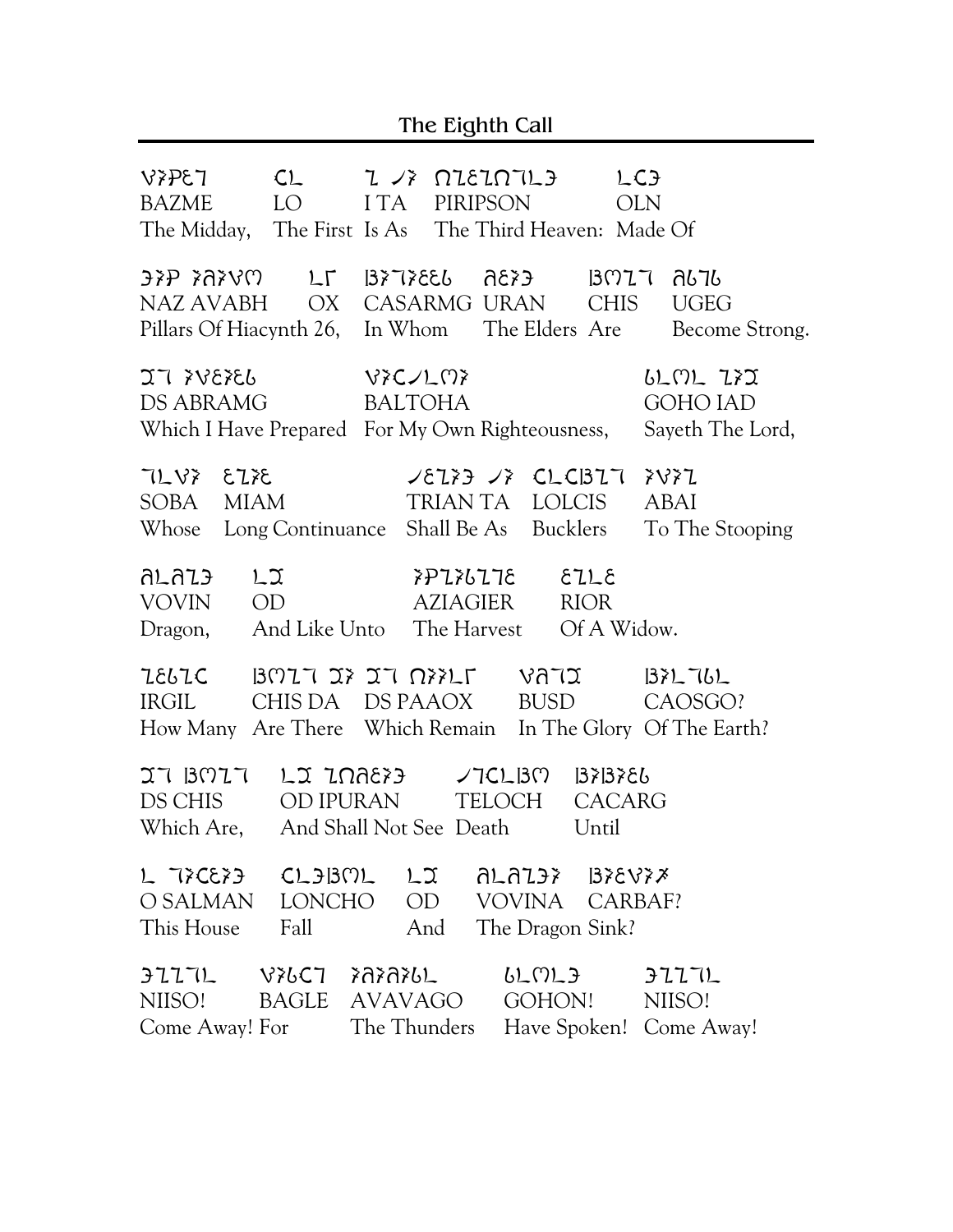| 35313751272  |              |                                | $\Omega$ -IC $\Omega$ |          |
|--------------|--------------|--------------------------------|-----------------------|----------|
| For          | The Crowns   | Of The Temple And The Coats of |                       |          |
| BAGLE        | <b>MOMAO</b> | SIAION                         |                       | OD MABZA |
| <b>776C7</b> | $\Sigma$     | 727213                         |                       | LI EXVPX |

IADOIASMOMAR POILP Him That Was, Is, And Shall Be Crowned Are Divided.

| $5777$ $P$ $5633$ |                                    | $BZYLYZ$ $BYLYL$                                            |
|-------------------|------------------------------------|-------------------------------------------------------------|
|                   | NIIS ZAMRAN CIAOFI CAOSGO ODBLIORS |                                                             |
|                   |                                    | Come, Appear To The Terror Of The Earth, And To Our Comfort |

| LJ BLE77    | 7\$ \$78\$279    |
|-------------|------------------|
| OD CORSI    | TA ABRAMIG       |
| And Of Such | As Are Prepared! |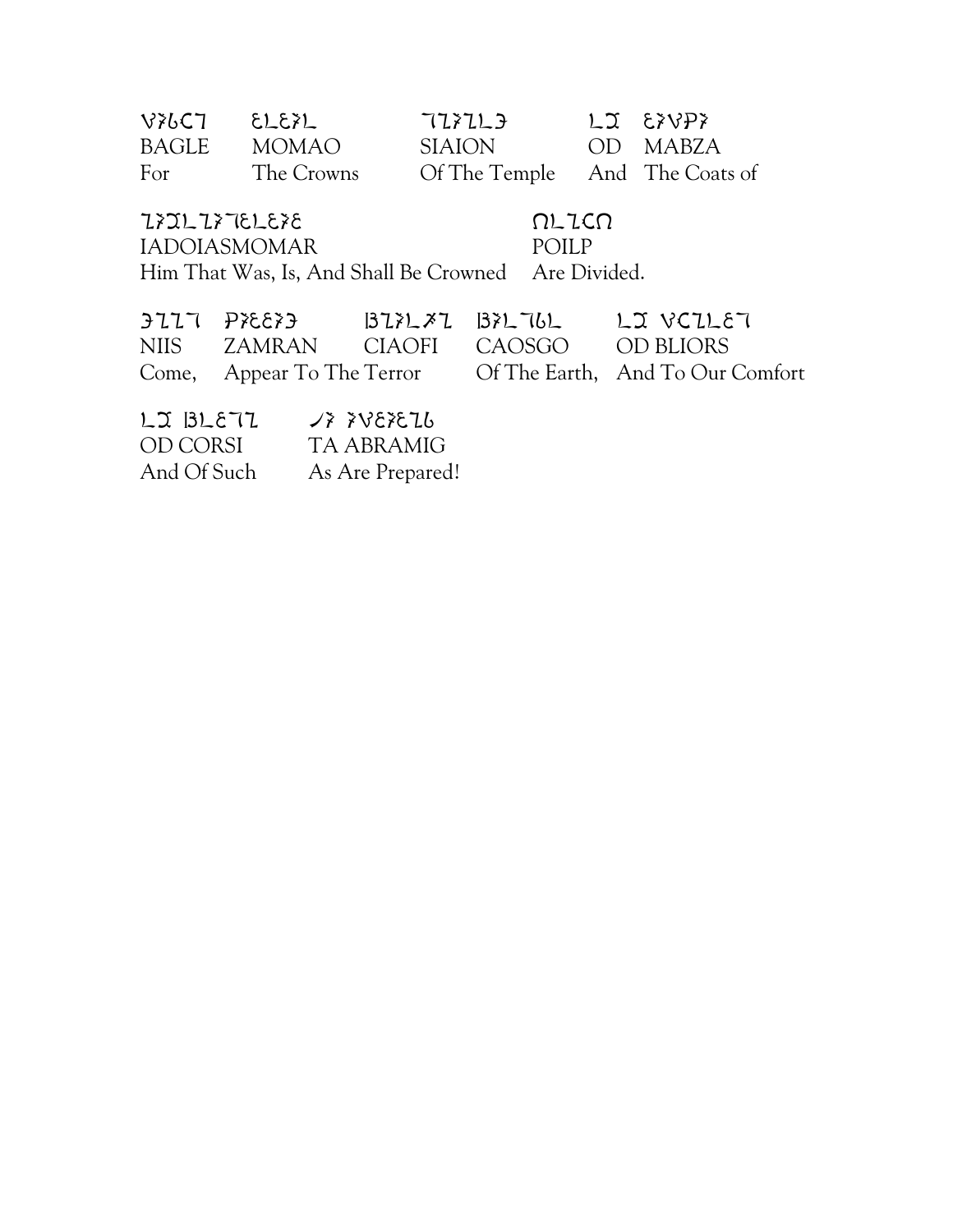|  | The Ninth Call |  |
|--|----------------|--|
|--|----------------|--|

| EIBILCI VEI3T6<br><b>MICAOLI</b><br>A Mighty | <b>BRANSG</b><br>Guard                                                                                                                                                    | <u> ೧೧</u> ೬८٦C<br><b>PURGEL</b><br>Of Fire                                                                                                                                                                                                                                                                                                | 370/7<br><b>NAPTA</b>                   |  |                                                                          |                | <b>ZICOLE</b><br><b>IALPOR</b><br>With Two-edged Swords Flaming, |
|----------------------------------------------|---------------------------------------------------------------------------------------------------------------------------------------------------------------------------|--------------------------------------------------------------------------------------------------------------------------------------------------------------------------------------------------------------------------------------------------------------------------------------------------------------------------------------------|-----------------------------------------|--|--------------------------------------------------------------------------|----------------|------------------------------------------------------------------|
| $E13V$ $T2$<br><b>DS BRIN</b><br>Which Have  | Vials:8:                                                                                                                                                                  | $7$ $\frac{7}{3}$ $\frac{7}{3}$ $\frac{7}{3}$ $\frac{7}{3}$ $\frac{7}{3}$ $\frac{7}{3}$ $\frac{7}{3}$ $\frac{7}{3}$ $\frac{7}{3}$ $\frac{7}{3}$ $\frac{7}{3}$ $\frac{7}{3}$ $\frac{7}{3}$ $\frac{7}{3}$ $\frac{7}{3}$ $\frac{7}{3}$ $\frac{7}{3}$ $\frac{7}{3}$ $\frac{7}{3}$ $\frac{7}{3}$ $\frac{7}{3}$ $\frac{7}{3$<br><b>EFAFAFE</b> P | <b>VONPHO</b><br>Of Wrath               |  | ALIAML LCIIL<br><b>OLANI</b><br>For Two Times                            |                | L2<br><b>OD</b><br>And                                           |
| LVPY<br><b>OBZA</b><br>A Half,               | 71 YY ANYY<br>SOBA UPAAH<br>Whose Wings                                                                                                                                   |                                                                                                                                                                                                                                                                                                                                            | BMIT /シ/シ<br>CHIS TATAN<br>Are Wormwood |  | <b>OD</b><br>And                                                         | <b>TRANAN</b>  | The Marrow                                                       |
| <b>VICLT</b><br><b>BALYE</b><br>Of Salt,     | 355<br><b>ALAR</b><br>Have Settled                                                                                                                                        | CATIX<br><b>LUSDA</b><br><b>Their Feet</b>                                                                                                                                                                                                                                                                                                 |                                         |  | TLVLC3 LIBMIT<br>SOBOLN<br>In The West And Are                           | <b>OD CHIS</b> |                                                                  |
| MLCLI<br>HOLQ                                | B3LLIALII<br>CNOQUODI<br>Measured With Their Ministers 9996.                                                                                                              | 3277<br><b>CIAI</b>                                                                                                                                                                                                                                                                                                                        |                                         |  | 313 ELDS STER<br>UNAL ALDON                                              |                | <b>MOM</b><br>These Gather Up The Moss                           |
| 1371761<br>CAOSGO                            | $JZ$ $CZ$ $LCCL$<br>6377 CIECTC<br>$7557$ BMIIT<br>TA LAS OLLOR<br>GNAY LIMLAL<br><b>AMMA CHIIS</b><br>Of The Earth As The Rich Man Doth His Treasure.<br>Cursed Are They |                                                                                                                                                                                                                                                                                                                                            |                                         |  |                                                                          |                |                                                                  |
|                                              | TLVI EISTEIJ PBMIT<br>SOBA MADRID ZCHIS<br>Whose Iniquities They Are:                                                                                                     |                                                                                                                                                                                                                                                                                                                                            |                                         |  | 1133133 BM17 38131<br>OOANOAN CHIS AVINY<br>In Their Eyes Are Millstones |                | JEICNI<br><b>DRILPI</b><br>Greater                               |
|                                              | $B7L7L7$ LIVA/ELJI $\Omega$ <sup>765</sup> PAEAI BJIC?<br>CAOSGI OD BUTMONI PARM ZUMVI<br>Than The Earth, And From Their Mouths Run Seas Of Blood.                        |                                                                                                                                                                                                                                                                                                                                            |                                         |  |                                                                          |                | CNILA                                                            |
|                                              | IPPLP 7/MPEP F-BMICIPL LI EIEB LPLC<br>DAZIZ ETHAMZ A-CHILDAO OD MIRC OZOL<br>Their Heads Are Covered With Diamond, And Upon Their Heads                                  |                                                                                                                                                                                                                                                                                                                                            |                                         |  |                                                                          |                |                                                                  |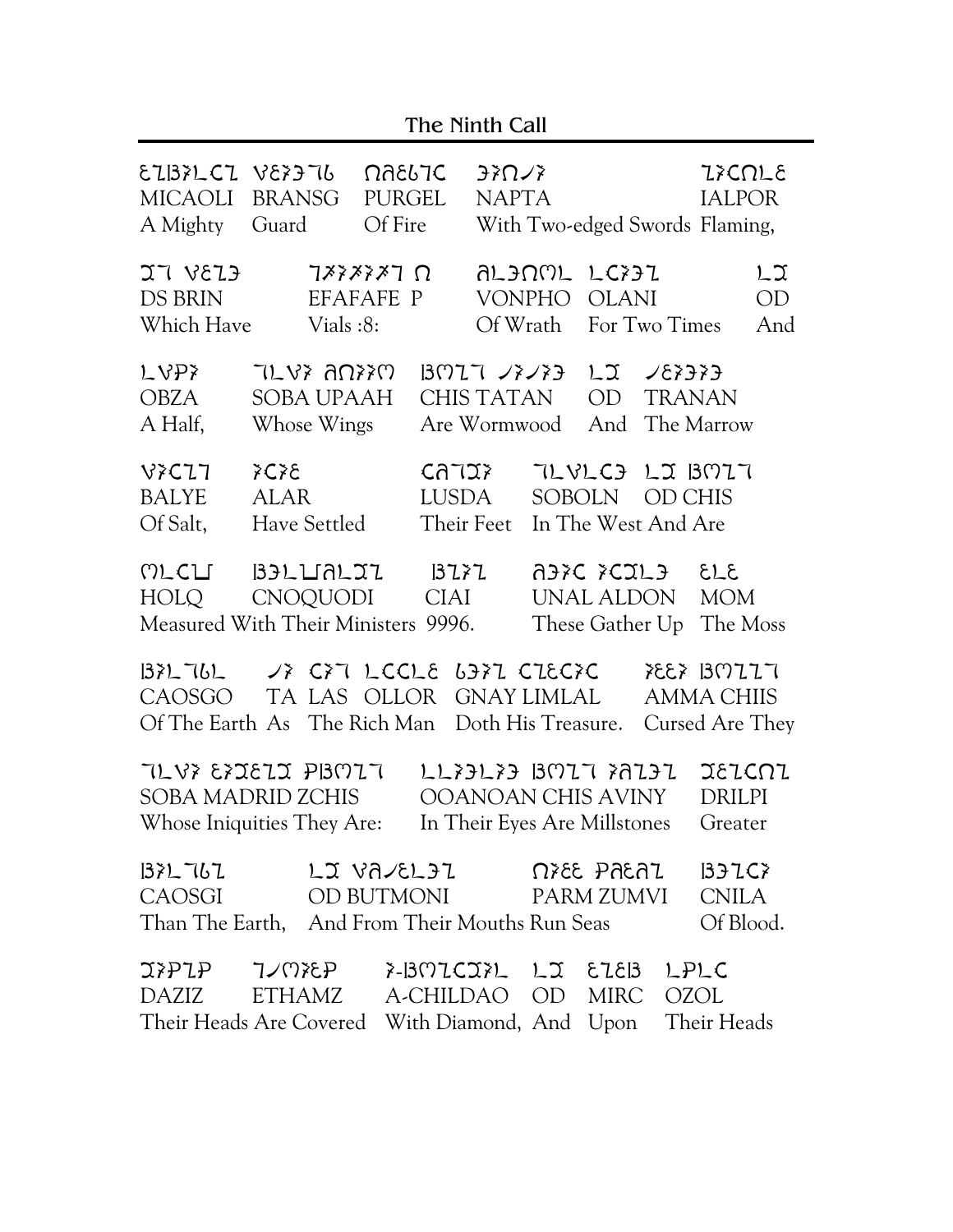| B077        | OIJIII BLECIE   |
|-------------|-----------------|
| <b>CHIS</b> | PIDIAI COLLAL   |
| Are         | Marble Sleeves. |

| ACBL3L3                                    | $3-7L$ $V$ $\geq$ $R$ $I$ $-5$ |               | V76C7                            |              |      |
|--------------------------------------------|--------------------------------|---------------|----------------------------------|--------------|------|
| <b>ULCININ</b>                             | A-SOBAM UCIM                   |               | <b>BAGLE</b>                     |              |      |
| Happy Is He                                |                                |               | On Whom They Frown Not: For Why? |              |      |
|                                            |                                |               |                                  |              |      |
| ひょう いっくつしい                                 |                                | $350$ $6523$  | $3777$ $12$ $10$                 |              |      |
| IAD BALTOH                                 |                                | CHIRLAN PAR   | NIISO                            | OD           | - IP |
| The God Of Righteousness Rejoices In Them! |                                |               | Come Away! And Not               |              |      |
|                                            |                                |               |                                  |              |      |
| 7888387 V36C7 BLB37V                       |                                | Z BLET /}A3Z6 |                                  | VCLLE        |      |
| EFAFAFE BAGLE COCASB I                     |                                | CORS TAUNIG   |                                  | <b>BLIOR</b> |      |
| Your Viols: For The Time                   |                                |               | Is Such As Requires              | Comfort!     |      |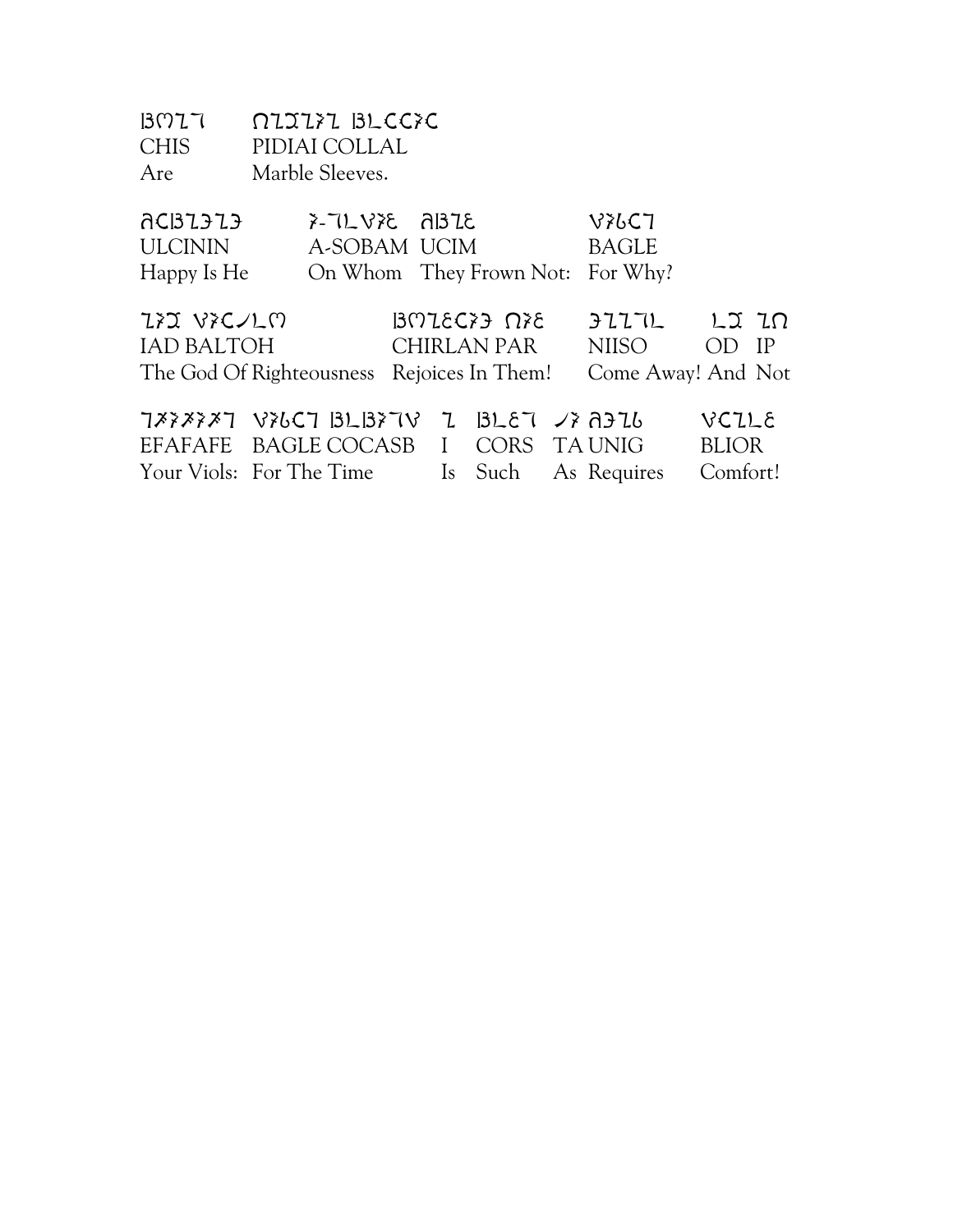| 3L57L<br>CORAXO                                                     | The Thunders Of Judgment & Wrath Are Numbered, And Are Harbored                                                                                                                      | $B077$ $BLEER$ $LT$ $VC27$<br>CHIS CORMP OD<br><b>BLANS</b>      |
|---------------------------------------------------------------------|--------------------------------------------------------------------------------------------------------------------------------------------------------------------------------------|------------------------------------------------------------------|
| CABIC<br>ንPጊንPጊL&<br>LUCAL<br>AZIAZIOR                              | $\Omega$ } $\nabla$ }<br>PAEB<br>In The North In The Likeness Of An Oak, Whose                                                                                                       | 71 87<br>CICL3L3<br><b>LILONON</b><br>SOBA<br><b>Branches</b>    |
| B027<br>Ω1 L3J3A<br><b>CHIS</b><br>VIRQ<br>OP<br>Are<br>Nests<br>22 | JLQM}}<br>EOPHAN<br>Of Lamentation                                                                                                                                                   | LI EXBCIE EXXII<br>OD RACLIR<br>MAASI<br>And Weeping Laid Up     |
| V76C7<br>BAGLE<br>CAOSGI<br>For                                     | BZUUZZZZZZZQLZ<br>DS IALPON<br>The Earth. Which Burn<br>Night                                                                                                                        | IL 776 LI VI 767E<br>DOSIG OD BASGIM<br>And Day,                 |
| レス レレル<br>OD OXEX<br>DAZIZ                                          | $\mathfrak{I} \wr \mathfrak{P} \wr \mathfrak{P}$ $\qquad \mathfrak{I} \wr \mathfrak{I} \times \mathfrak{E} \wr \mathfrak{I} \lor$<br>SIATRIS<br>And Vomit Out The Heads Of Scorpions | LI TICVELT<br><b>OD SALBROX</b><br>And Live Sulphur              |
| 373578 XXVLX3<br>CINXIR FABOAN<br>Mingled With Poison.              | A3>C BMIT<br>UNAL CHIS<br>These Are                                                                                                                                                  | 3237/<br>27221<br>CONST<br>DS DAOX<br>The Thunders<br>Which 5678 |
| $3L37V$ LC<br>COCASB<br>OL                                          | レショエレ<br>T3_IL 3_1L<br>OANIO<br>YOR EORS<br>Times In The 24th Part Of A Moment Roar With An                                                                                          | E137LC1<br><b>MICAOLI</b><br>Hundred                             |
| LC<br>OL<br>Mighty Earthquakes And A Thousand Times                 | $671777$ $12$ $6779$ $13113778$<br>GIXYAX OD MATB COCASB                                                                                                                             | <b>DCL 77 EL CAZ</b><br>PLOSI MOLUI<br>As Many Surges.           |
| $27 \Omega_{b}1 \Omega_{c}$<br>DS PAGE LARAG<br>Which Rest Not,     | LE JELCE<br>OM<br>DROLN<br>Neither Know Any                                                                                                                                          | 57/LEV BLB77V<br><b>MATORB COCASB</b><br><b>Echoing Time</b>     |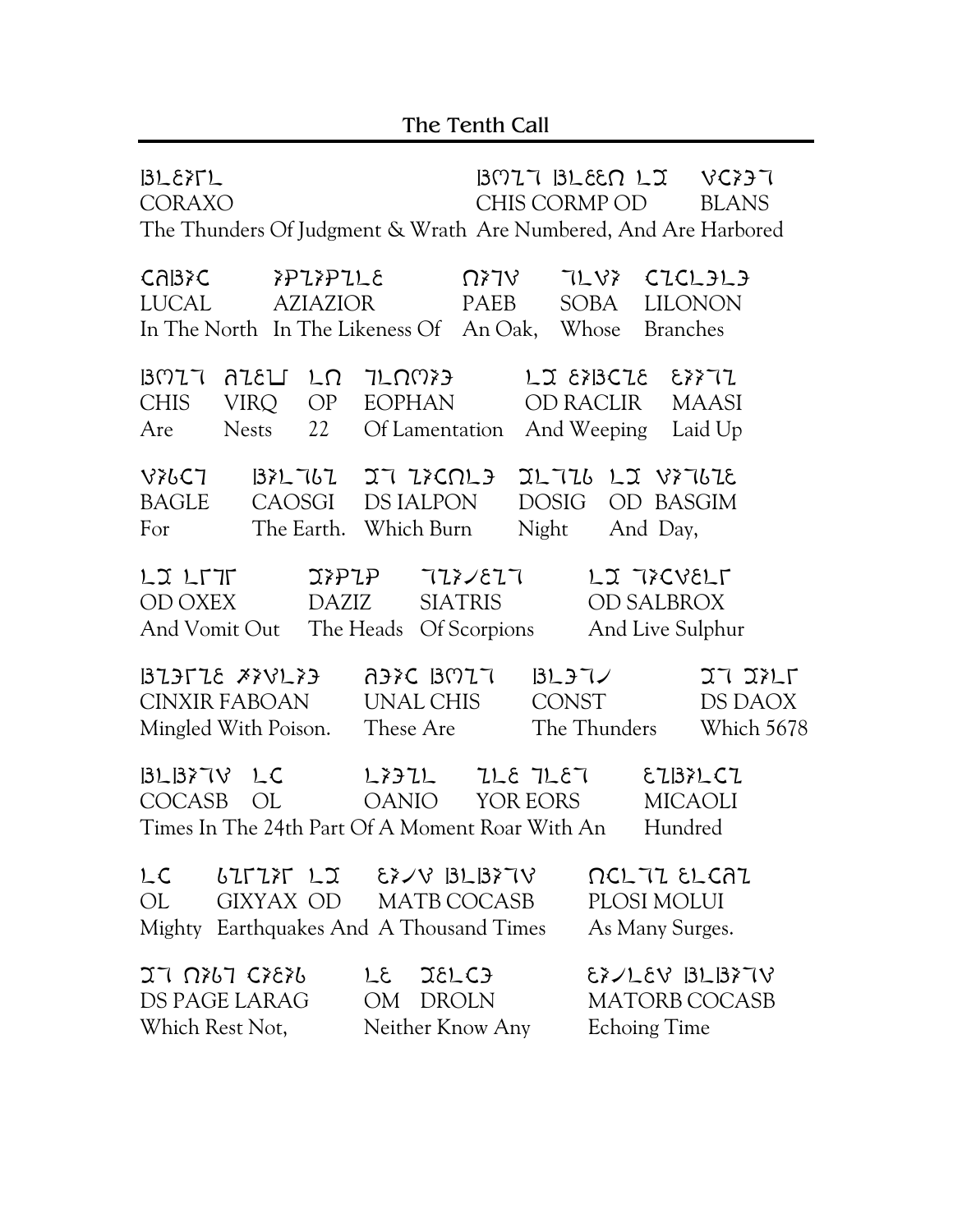| 7937<br><b>EMNA</b><br>Here.                                                                                               | $C \Omega^2 \times 10^{-10}$<br>L PATRALX<br>One Rock | ZLCBZ<br>YOLCI                                              | $\forall \forall \vec{3}$<br><b>MATB</b><br>Brings Forth A Thousand |                                  | JLEL<br><b>NOMIG</b><br>Even As |  |
|----------------------------------------------------------------------------------------------------------------------------|-------------------------------------------------------|-------------------------------------------------------------|---------------------------------------------------------------------|----------------------------------|---------------------------------|--|
| $ELAJI$ $LCLE$<br>MONONS OLORA<br>The Heart Of Man                                                                         |                                                       | 6371 7367C78X<br><b>GNAY ANGELARD</b><br>Does His Thoughts: |                                                                     | OHIO OHIO OHIO<br>Woe, Woe, Woe, | LMIL LMIL LMIL                  |  |
| LMIL LMIL LMIL<br>$3L1V$ LMIL $32L76L3$<br>OHIO OHIO OHIO<br>NOIB OHIO CAOSGON<br>Yea, Woe To The Earth!<br>Woe, Woe, Woe, |                                                       |                                                             |                                                                     |                                  |                                 |  |
| VIGCT EXIEII I<br>BAGLE MADRID I<br>For Her Iniquity Is,                                                                   |                                                       | PLEL <sub>0</sub><br><b>ZIROP</b><br>Was,                   | B0771<br><b>CHISO</b><br>And Shall Be                               | XEICN?<br>DRILPA<br>Great!       |                                 |  |
| 3777L<br><b>NIISO</b><br>Come Away!                                                                                        | $3\epsilon$ $\Omega$<br><b>CRIP</b><br>But            | 3137C1<br>ZΩ<br>IP<br><b>NIDALI</b><br>Not                  | Your Noises!                                                        |                                  |                                 |  |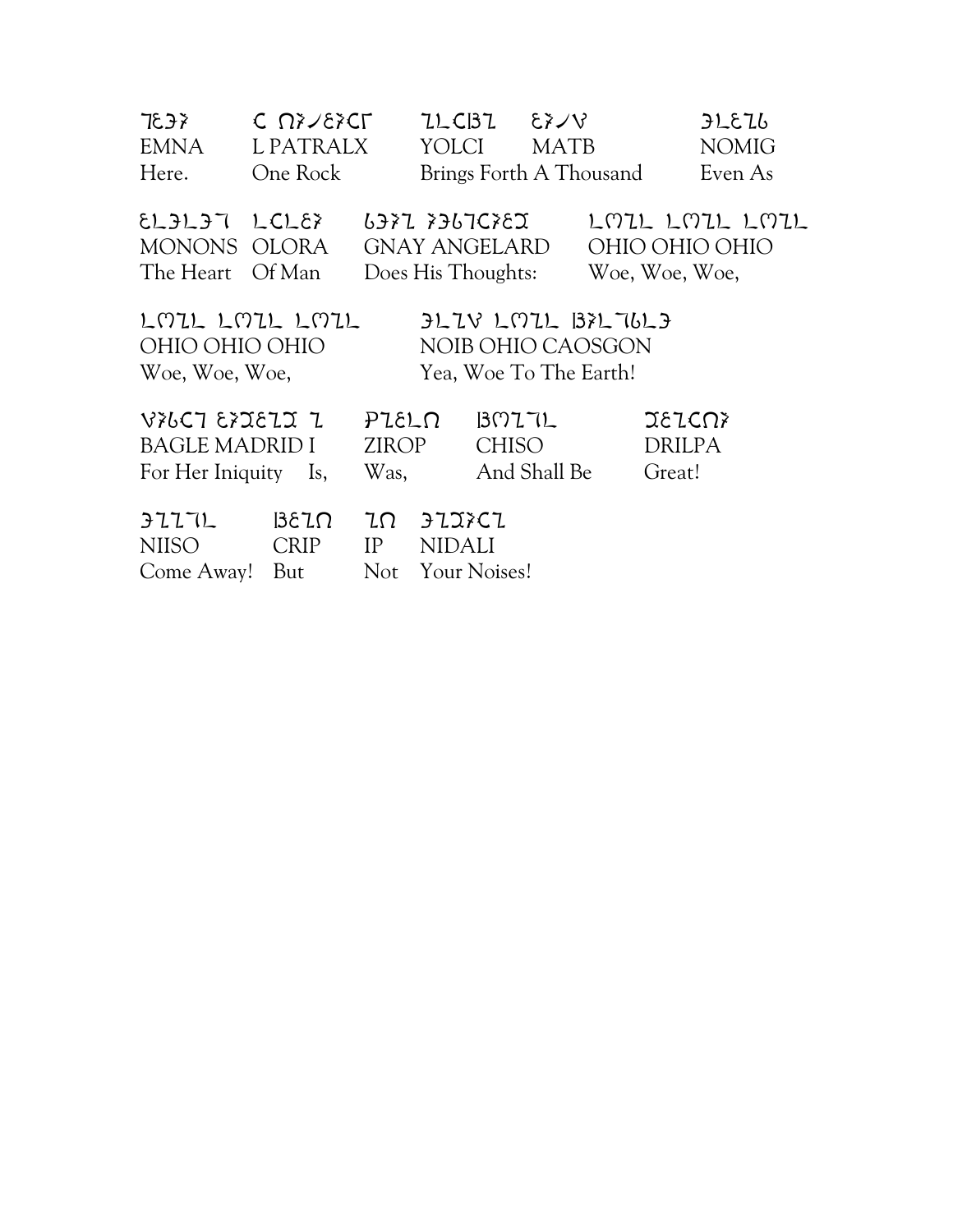|                                                                                                            |                                    |                         |                       | The Eleventh Call     |                           |                        |                                                                   |     |
|------------------------------------------------------------------------------------------------------------|------------------------------------|-------------------------|-----------------------|-----------------------|---------------------------|------------------------|-------------------------------------------------------------------|-----|
| LTZIIIC MLCIL LIPIELE<br>OXIAYAL<br>The Mighty Seat Groaned And They Were : 5: Thunders Which              |                                    | HOLDO                   |                       | OD ZIROM              |                           |                        | L BLETL 27<br>O CORAXO DS                                         |     |
| PICITE ETTI LIATUPIE BIECIT<br>ZILDAR RAASY ODVABZIR CAMLIAX OD<br>Flew Into The East: And The Eagle spake |                                    |                         |                       |                       |                           |                        | レコ<br>And                                                         |     |
| <b>VIMIC</b><br><b>BAHAL</b><br>Cried With A Loud Voice: Come Away!                                        |                                    |                         |                       | 3777L<br><b>NIISO</b> |                           |                        |                                                                   |     |
| $L_{\mathfrak{I}}$<br>OD<br>And They Gathered Them Together In The House Of Death,                         | SCIL <sub>3</sub><br><b>ALDON</b>  |                         |                       |                       |                           |                        | TICETE / TCLBM<br><b>SALMAN TELOCH</b>                            |     |
| $\epsilon$ $\epsilon$ 33 $\epsilon$ T $\epsilon$ $\epsilon$ $\epsilon$<br>CASARMAN HOLQ<br>Of Whom         |                                    | MLCLI<br>It Is Measured |                       |                       | レエ ノ I ノ氵<br>And It Is As |                        | PI3077<br>OD T I TA ZCHIS<br>They Are                             |     |
| TLV? BLEEX I GY FIITL<br>SOBA CORMF I GA<br>Whose Number Is 31.                                            |                                    |                         | <b>NIISO</b>          | Come Away!            |                           |                        | <b>VILCT IVEIEL</b><br><b>BAGLE ABRAMG</b><br>For I Have Prepared |     |
| $3L3B\Omega$ $P7B78B72D7P76673$<br>NONCP<br>For You! Move, Therefore And Appear! Open The Mysteries        |                                    | ZACAR CA OD ZAMRAN      |                       |                       |                           | LIL BIBCT<br>ODO CICLE |                                                                   |     |
| ∐77<br>QAA<br>Of Your Creation! Be Friendly To Me, For I Am The Servant Of God,                            |                                    | ZORGE LAP ZIRDO NOCO    |                       |                       |                           |                        | $PL$ $E\$ $T$ $PL$ $E\$ $T$ $T$ $PL$ $E\$ $T$                     | MAD |
| いアメへい<br><b>HOATH</b>                                                                                      | $W^{\dagger}$ 1 $\Omega^{\dagger}$ |                         | 77777<br><b>IAIDA</b> |                       |                           |                        |                                                                   |     |

The True Worshiper Of The Highest!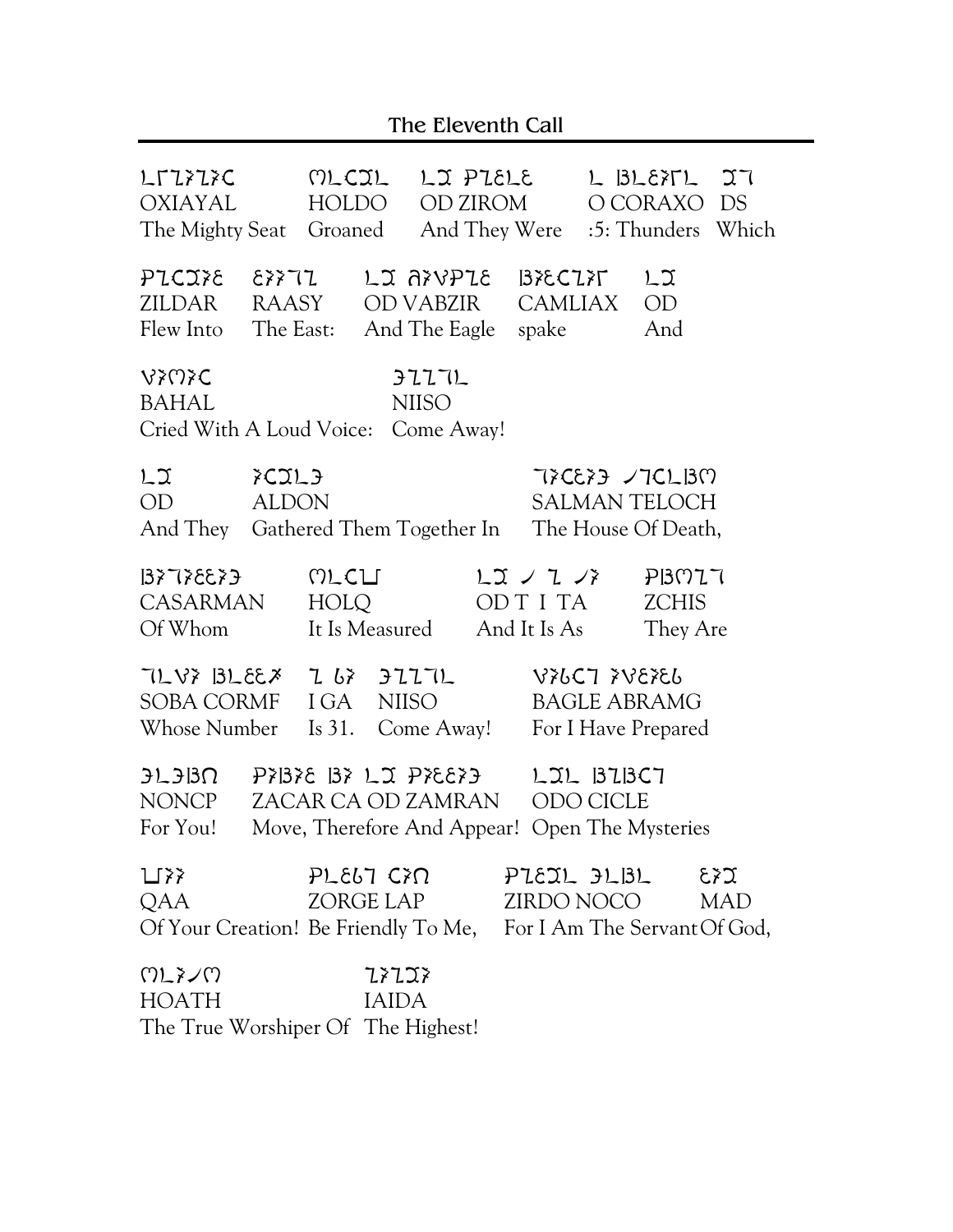| The Twelfth Call                                                                              |                                                             |                                       |  |                                    |                                              |                                                   |                     |                                                            |
|-----------------------------------------------------------------------------------------------|-------------------------------------------------------------|---------------------------------------|--|------------------------------------|----------------------------------------------|---------------------------------------------------|---------------------|------------------------------------------------------------|
| 3L3B<br>NONCI<br>$O$ You                                                                      | 277238<br>DS SONF<br>Which Reign                            |                                       |  | V7V767<br><b>BABAGE</b>            |                                              | LJ BMI7<br><b>OD CHIS</b><br>In The South And Are |                     | LV<br>OB<br>28,                                            |
| HUBARO                                                                                        | M<br><b>TIBIBP</b><br>The Lanterns Of Sorrow:               |                                       |  | ንርርን8<br>ALLAR                     |                                              | $\gamma$ 3353<br>ATRAAH OD                        | L2                  | 7 <sup>x</sup><br>EF<br>Bind Up Your Girdles And Visit Us! |
| <b>JEIT</b><br>DRIX                                                                           | $X^2X$ 73<br>FAFEN MIAN<br>Bring Down Your Train 3663, That | $35$ $6523$                           |  | AR                                 |                                              | 7377<br>ENAY                                      | LALX<br><b>OVOF</b> | The Lord May Be Magnified                                  |
| 71 83<br><b>SOBA</b><br>Whose                                                                 | $TLZLZZ$ $ZZ$<br>DOOAIN AAI I<br>Name                       |                                       |  | Among You Is                       |                                              | <b>YL3UWL</b><br><b>VONPHO</b><br>Wrath!          |                     |                                                            |
| PZ32<br>ZACAR<br>Move,                                                                        | ししいはて<br>GOHUS<br>I Say,                                    | LJ PIEEI3<br>OD ZAMRAN<br>And Appear! |  |                                    | LIL BIBCT<br>ODO CICLE<br>Open The Mysteries |                                                   |                     |                                                            |
| PL667<br>$\sum \tilde{\gamma}$<br>QAA<br><b>ZORGE</b><br>Of Your Creation! Be Friendly To Me, |                                                             |                                       |  |                                    |                                              | CIN PLEIL<br><b>LAP ZIRDO</b><br>For I Am         |                     |                                                            |
| 3L13L<br>∑≨ع<br>NOCO<br>The Minister Of God,                                                  |                                                             | しんそくし エシエコシ<br><b>HOATH IAIDA</b>     |  | The True Worshiper Of The Highest! |                                              |                                                   |                     |                                                            |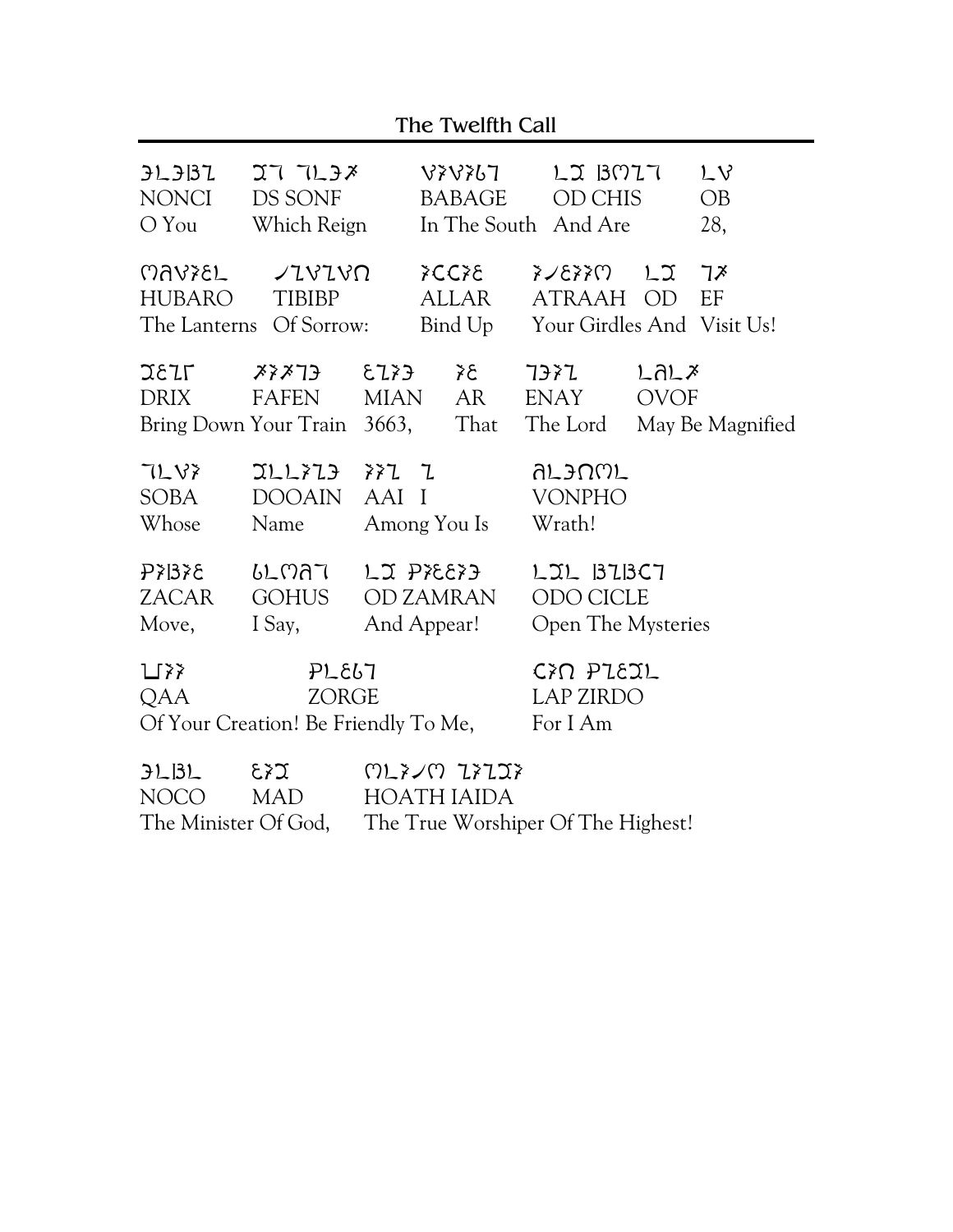### The Thirteenth Call

| ET ETJEVEN VIETNEE<br>NAPEAI<br>O Ye Swords Of The South, Which                                                                             |  | BABAGEN               | DS <sub>2</sub> |  | Have 42     | YEZ3 AL LLIL37<br>BRIN VX OOAONA<br>Eyes |                        |  |
|---------------------------------------------------------------------------------------------------------------------------------------------|--|-----------------------|-----------------|--|-------------|------------------------------------------|------------------------|--|
| CELIU ALINML ILICIE ILCIT LCCLU<br>LRING VONPHO DOALIM EOLIS<br>To Stir Up Wrath Of Sin, Making Men Drunken                                 |  |                       |                 |  |             | OLLOG ORSBA                              | LE 787                 |  |
| IT BOIT ???? EIBE? ITEL<br>DS CHIS<br>Which Are Empty: Behold The Promise                                                                   |  | AFFA MICMA            |                 |  | <b>ISRO</b> | $\Sigma$ 3<br><b>MAD</b><br>Of God,      |                        |  |
| LI CLITMI ALT IT IAEI FFI<br>OD LONSHI TOX DS IVMD AAI<br>And The Power Of Him Which Is Called Among You A Bitter Sting!                    |  |                       |                 |  |             |                                          | 6EL TV<br><b>GROSB</b> |  |
| PIBIE LI PIEEI DIL BIBCT<br>$\sqcup$ } }<br>ZACAR OD ZAMRAN ODO CICLE<br>QAA<br>Move And Appear! Open The Mysteries Of Your Creation!       |  |                       |                 |  |             |                                          |                        |  |
| PLE67<br>$C\$ $R$ $P$ $L$ $E$ $L$ $P$ $L$ $B$ $L$ $E$ $Z$<br>LAP ZIRDO NOCO MAD<br>ZORGE<br>Be Friendly To Me, For I Am The Minister Of God |  |                       |                 |  |             |                                          |                        |  |
| いしょくい<br><b>HOATH</b><br>The True Worshiper Of The Highest!                                                                                 |  | 73723<br><b>IAIDA</b> |                 |  |             |                                          |                        |  |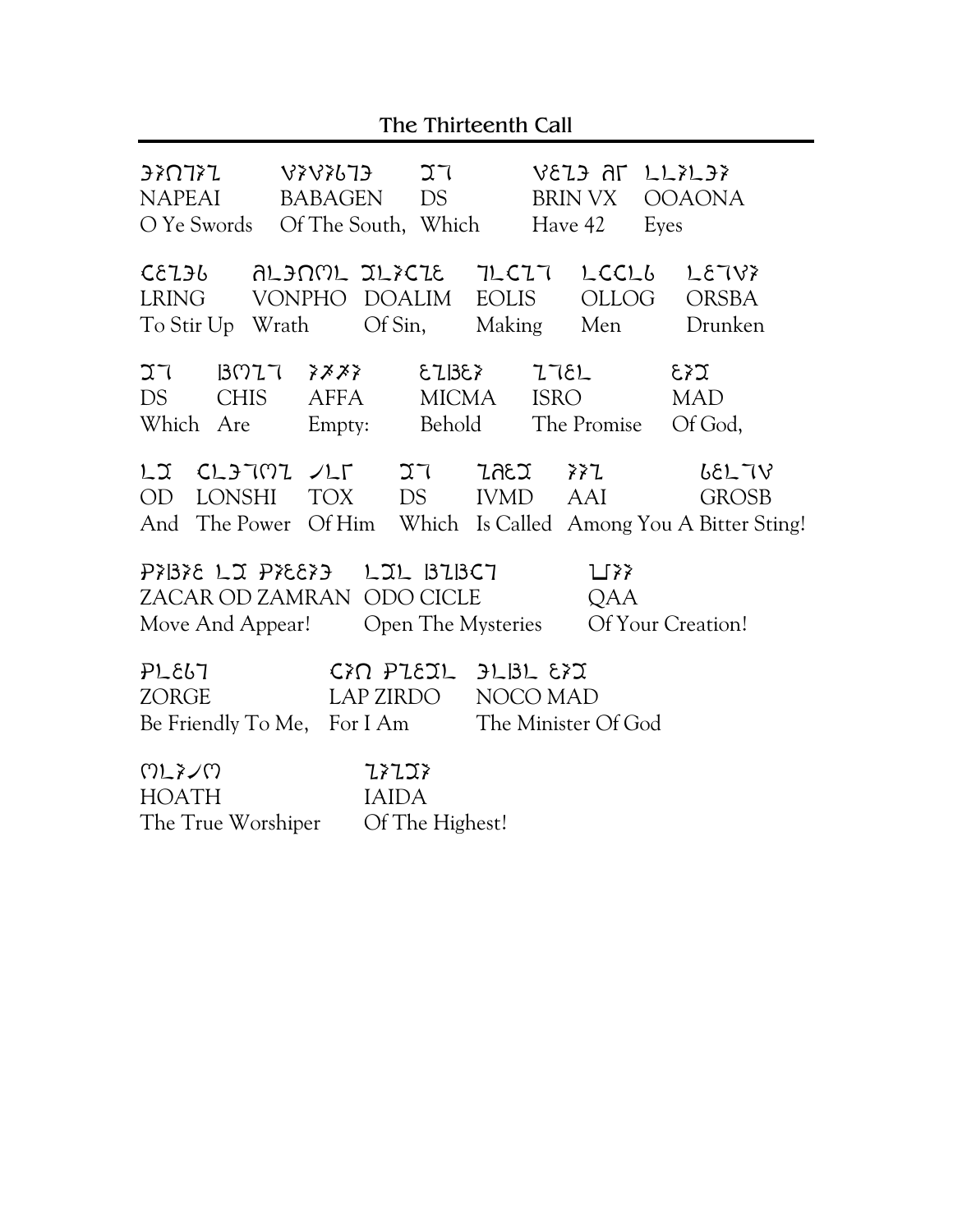## The Fourteenth Call

| NOROMI BAGIE                                                                                                                          | $3L$ $\epsilon$ $L$ $\epsilon$ $L$ $\epsilon$ $L$ $\epsilon$ $L$ $\epsilon$ $L$ $\epsilon$ $L$ $\epsilon$ $L$ $\epsilon$ $L$ $\epsilon$ $L$ $\epsilon$ $L$ $\epsilon$ $L$ $\epsilon$ $L$ $\epsilon$ $L$ $\epsilon$ $L$ $\epsilon$ $L$ $\epsilon$ $L$ $\epsilon$ $L$ $\epsilon$ $L$ $\epsilon$ $L$ $\epsilon$ $L$ $\epsilon$ $L$ $\epsilon$ $L$ $\epsilon$ $L$ $\epsilon$ $L$ | O You Sons Of Fury (and) The Daughters Of The Just: Which                                                                            | $\Omega$ $\chi$ $\Gamma$ $\chi$ $\Gamma$<br>PASBS | レエジン<br>OIAD | 27<br>DS |  |  |  |
|---------------------------------------------------------------------------------------------------------------------------------------|------------------------------------------------------------------------------------------------------------------------------------------------------------------------------------------------------------------------------------------------------------------------------------------------------------------------------------------------------------------------------|--------------------------------------------------------------------------------------------------------------------------------------|---------------------------------------------------|--------------|----------|--|--|--|
| TRINT                                                                                                                                 |                                                                                                                                                                                                                                                                                                                                                                              | VEIBV EIEBLC VMIC JLJT VLC MIEI<br>MIRCOL THIL DODS TOL HAMI<br>Sit Upon 24 Seats, Vexing All Living Creatures                       |                                                   |              |          |  |  |  |
|                                                                                                                                       |                                                                                                                                                                                                                                                                                                                                                                              | $BZUU$ $C151$ $C13$ $C130$ $D1615$<br>CAOSGO HOMIN DS BRIN OROCH QUAR<br>Of The Earth With Age; Which Have Under You 1636;           |                                                   |              |          |  |  |  |
|                                                                                                                                       |                                                                                                                                                                                                                                                                                                                                                                              | $EZ BE$ > VI>C LI>I >ITEL /LT IT<br>MICMA BIAL OIAD AISRO TOX DS IVMD<br>Behold The Voice Of God, The Promise Of Him Which Is Called |                                                   |              | 7.GEX    |  |  |  |
| AAI<br><b>BALTIM</b><br>Among You Fury, Or Extreme Justice!                                                                           |                                                                                                                                                                                                                                                                                                                                                                              |                                                                                                                                      |                                                   |              |          |  |  |  |
| PIBIE LI PIEEI - LIL BIBCT<br>$\sqcup$ $\}$<br>ZACAR OD ZAMRAN ODO CICLE QAA<br>Move And Appear! Open The Mysteries Of Your Creation! |                                                                                                                                                                                                                                                                                                                                                                              |                                                                                                                                      |                                                   |              |          |  |  |  |
| PLE67<br><b>ZORGE</b>                                                                                                                 |                                                                                                                                                                                                                                                                                                                                                                              | $C22$ $P151$ $P151$ $E2$<br>LAP ZIRDO NOCO MAD<br>Be Friendly To Me, For I Am The Minister Of God,                                   |                                                   |              |          |  |  |  |
| いアメへい                                                                                                                                 |                                                                                                                                                                                                                                                                                                                                                                              | 77777                                                                                                                                |                                                   |              |          |  |  |  |

HOATH IAIDA<br>The True Worshiper Of The Highest!

The True Worshiper Of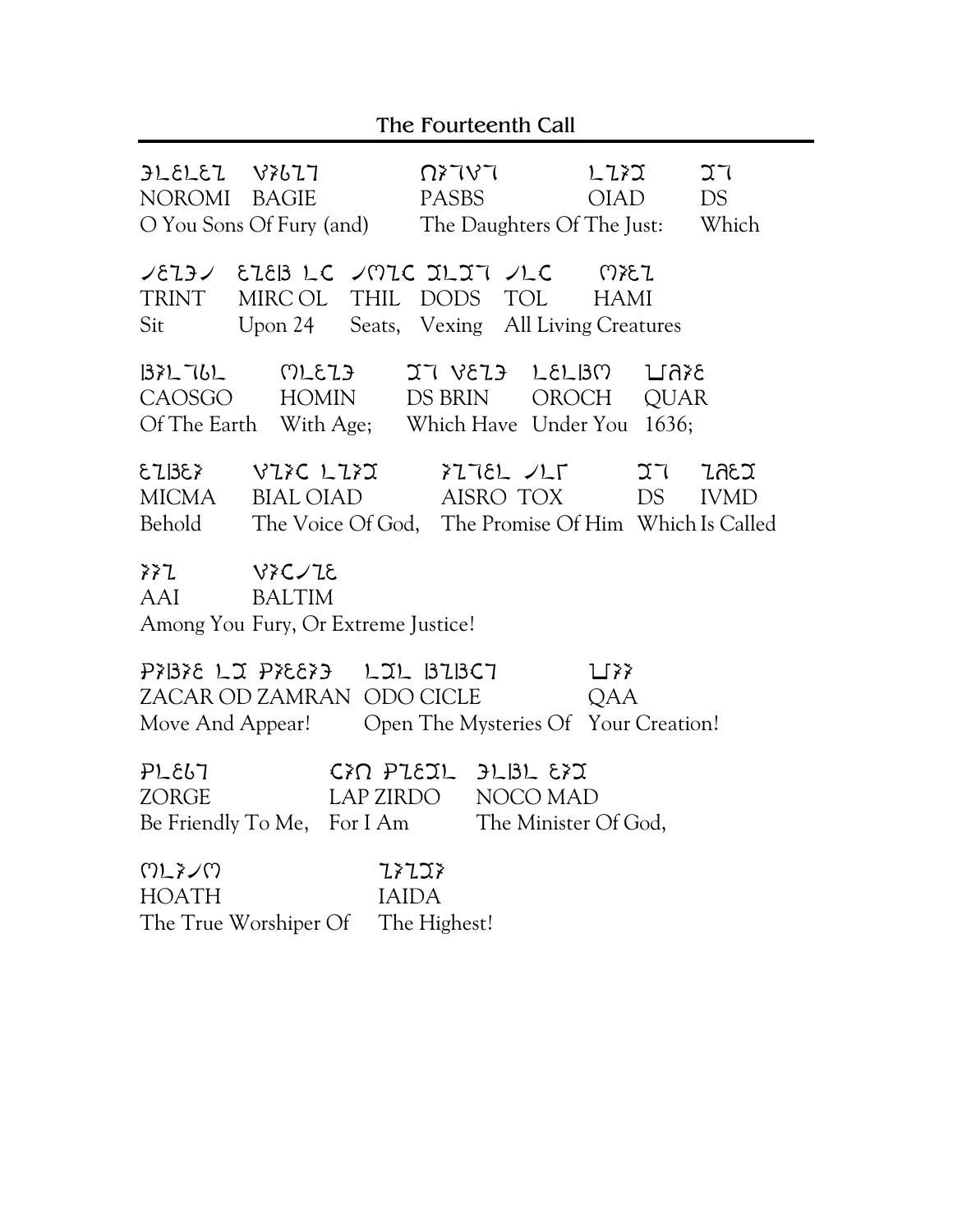| The Fifteenth Call                          |                                                                |                                    |                                                    |                                                     |                                                                       |  |  |
|---------------------------------------------|----------------------------------------------------------------|------------------------------------|----------------------------------------------------|-----------------------------------------------------|-----------------------------------------------------------------------|--|--|
| 2C7<br><b>ILS</b><br>O Thou                 | <b>SYXXX</b><br>TABAAM                                         | The Governor Of The First Flame,   | C IICNE<br>L IALPRT                                | $\xi$ $\xi$ 33 $\xi$ $\Gamma$ $\xi$ $\xi$ ]         | <b>CASARMAN</b><br>Under Whose                                        |  |  |
| רו לאמה<br><b>VPAAH</b><br>Wings            | $B017$ JIEL<br><b>CHIS DARG</b><br>Are 6739                    |                                    | IT LIIL<br>DS OADO                                 | 1371767<br>CAOSGI<br>Which Weave The Earth          | LETI3LE<br><b>ORSCOR</b><br>With Dryness;                             |  |  |
| 77 LEFT<br>DS OMAX                          | Which Knowest The Great Name                                   | EL 37 T 13 Z<br>MONASCI            | <b>VIILAIV</b><br><b>BAEOVIB</b><br>Righteousness, |                                                     | $L_{\mathfrak{I}}$<br>727/677<br>OD<br><b>EMETGIS</b><br>And The Seal |  |  |
| IAIADIX<br>Of Honor;                        | EX3334 CLX PX37 71CXXXX<br>ZACAR OD ZAMRAN<br>Move And Appear! |                                    |                                                    | $L2L$ $B2BC7$ $L3$<br>ODO CICLE QAA                 | Open The Mysteries Your Creation!                                     |  |  |
| PL667<br><b>ZORGE</b><br>Be Friendly To Me, |                                                                | CIN PLEIL<br>LAP ZIRDO<br>For I Am |                                                    | $JLSL$ $\Sigma$<br>NOCO MAD<br>The Minister Of God, |                                                                       |  |  |
| いアメへい<br><b>HOATH</b>                       | The True Worshiper Of The Highest!                             | 77777<br><b>IAIDA</b>              |                                                    |                                                     |                                                                       |  |  |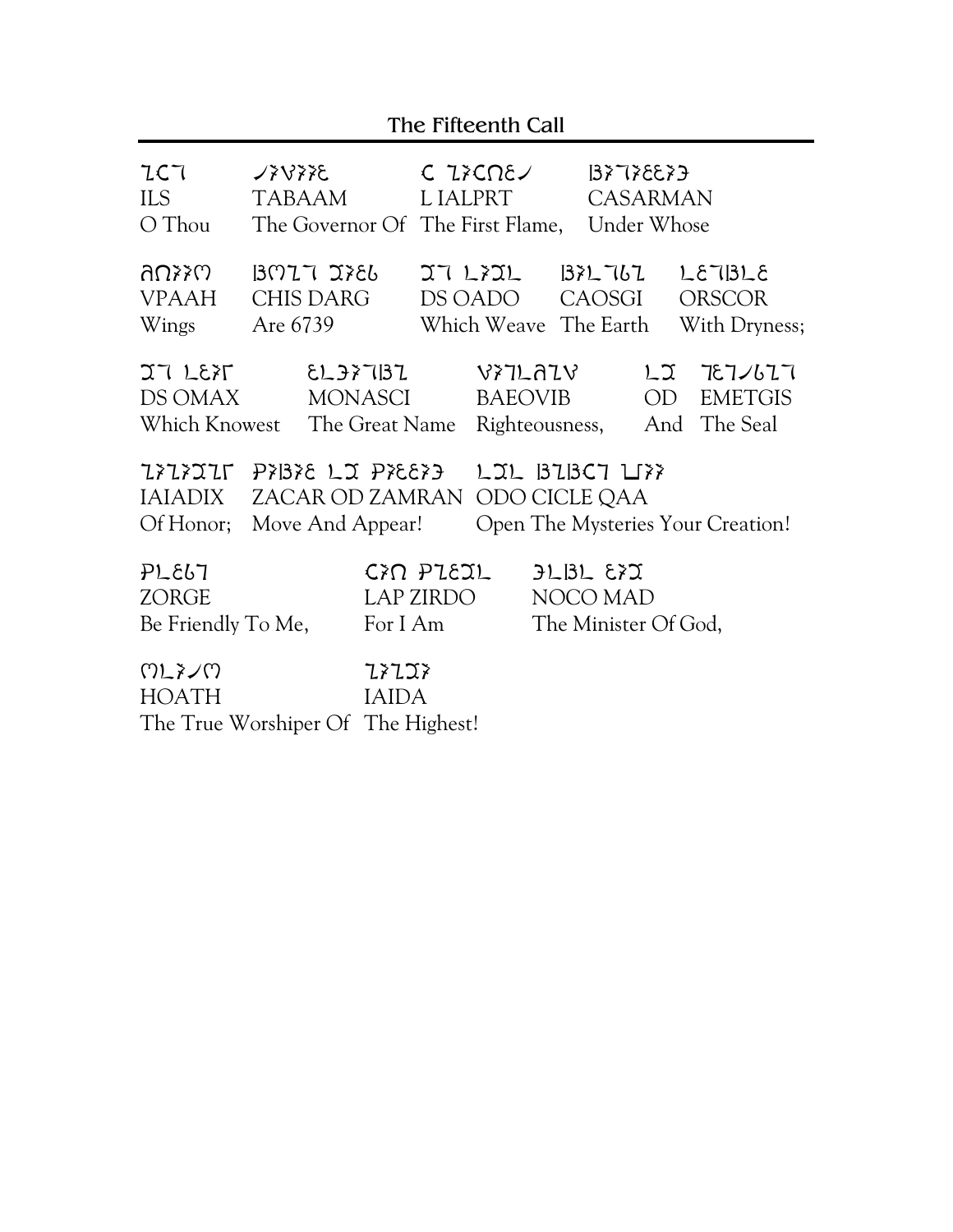## The Sixteenth Call

| 2C7<br><b>ILS</b><br>O Thou                                            |                                              | ลนล น≽⊂Ωε∠<br>VIV IALPRT           |                                                                                               | Second Flame, The House Of Justice: Which Has         |                                                     | <b>NASH EX3DXT</b><br>SALMAN BALT |              | 27<br>DS                     | YZY<br><b>BRIN</b>       |
|------------------------------------------------------------------------|----------------------------------------------|------------------------------------|-----------------------------------------------------------------------------------------------|-------------------------------------------------------|-----------------------------------------------------|-----------------------------------|--------------|------------------------------|--------------------------|
| 7BELLIPI VATI<br>ACROODZI<br>Thy Beginning                             |                                              | <b>BUSD</b>                        |                                                                                               | LI VCILET<br>OD BLIORAX<br>In Glory And Shall Comfort |                                                     |                                   | BALIT        | $V$ ? $C1$<br>The Just;      | 27<br><b>DS</b><br>Which |
| ユヨマユ<br>INSI<br>Walks                                                  | $BZU$ CATIES<br>CAOSG<br>The Earth With Feet |                                    |                                                                                               | LUSDAN                                                | たしご<br>EMOD<br>8763                                 |                                   | 31 L<br>DS   | <b>OM</b><br>That Understand |                          |
| LI / CILV MIEI<br>OD TLIOB<br>And Separate                             |                                              | HAMI                               |                                                                                               | IEICN<br>DRILPA<br>Creatures; Great Art               |                                                     | 670 767<br><b>GEH ILS</b>         | Thou         |                              |                          |
| EXIPICLIXEN<br>MADZILODARP<br>In The God Of Stretch-Forth-And-Conquer! |                                              |                                    |                                                                                               |                                                       |                                                     |                                   |              |                              |                          |
| Move And Appear!                                                       |                                              |                                    | PIBIE LI PIEEI DIL BIBCT<br>ZACAR OD ZAMRAN ODO CICLE<br>Open The Mysteries Of Your Creation! |                                                       |                                                     |                                   | $L^*$<br>QAA |                              |                          |
| PL667<br><b>ZORGE</b><br>Be Friendly To Me,                            |                                              | CIN PIEIL<br>LAP ZIRDO<br>For I Am |                                                                                               |                                                       | $JLSL$ $\Sigma$<br>NOCO MAD<br>The Minister Of God, |                                   |              |                              |                          |
| いアメへい<br><b>HOATH</b>                                                  |                                              |                                    | 77777<br><b>IAIDA</b>                                                                         |                                                       |                                                     |                                   |              |                              |                          |

The True Worshiper Of The Highest!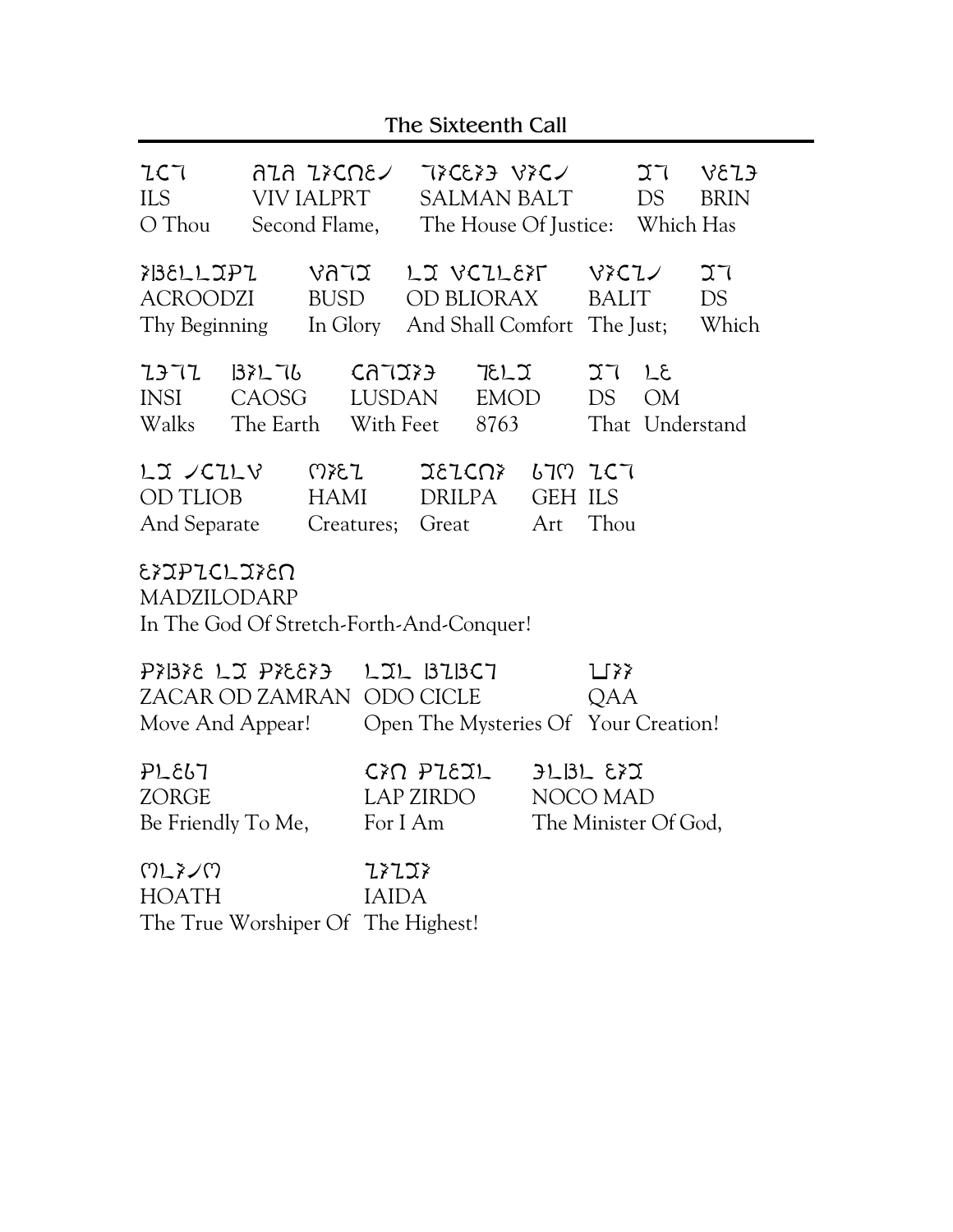## The Seventeenth Call

| 2C7<br>ILS<br>O Thou                                       | D IALPRT<br>Third Flame                                | חזזה זעבר עשראד ב<br>SOBA VPAAH<br>Whose Wings      | $B027$ 37387<br><b>CHIS NANBA</b><br>Are Thorns           |
|------------------------------------------------------------|--------------------------------------------------------|-----------------------------------------------------|-----------------------------------------------------------|
| PILCII<br>ZIXLAY                                           | <b>JLJJIM</b><br><b>DODSIH</b><br>To Stir Up Vexation, | LI VELE XITT<br>OD BRIN<br>FAXS<br>And Hast<br>7336 | <b>MAYZEL</b><br><b>HUBARO</b><br>Living Lamps            |
| $27727$ $2572$<br><b>TUSTAX YLSI</b><br>Going Before Thee; |                                                        | 71 87 772 7<br>SOBA IAD I<br>Whose God Is           | <u>UTSUTUSUU</u><br><b>VONPOVNPH</b><br>Wrath In Anger;   |
| FCJL3<br>ALDON<br>Gird Up                                  | <b>JITIC</b><br>DAXIL<br>Thy Loins                     | レエ ノレシンシ<br>OD TOATAR<br>And Harken!                |                                                           |
| Move And Appear!                                           | E{33{{ LI P}&}<br>ZACAR OD ZAMRAN                      | LIL BIBCT<br>ODO CICLE                              | $L$ $\geq$<br>QAA<br>Open The Mysteries Of Your Creation! |
| PL667<br><b>ZORGE</b><br>Be Friendly To Me,                |                                                        | CIN PIEJL<br><b>LAP ZIRDO</b><br>For I Am           | $3L13L$ $572$<br>NOCO MAD<br>The Minister Of God,         |
| いアメへい<br><b>HOATH</b>                                      | The True Worshiper Of The Highest!                     | 77777<br><b>IAIDA</b>                               |                                                           |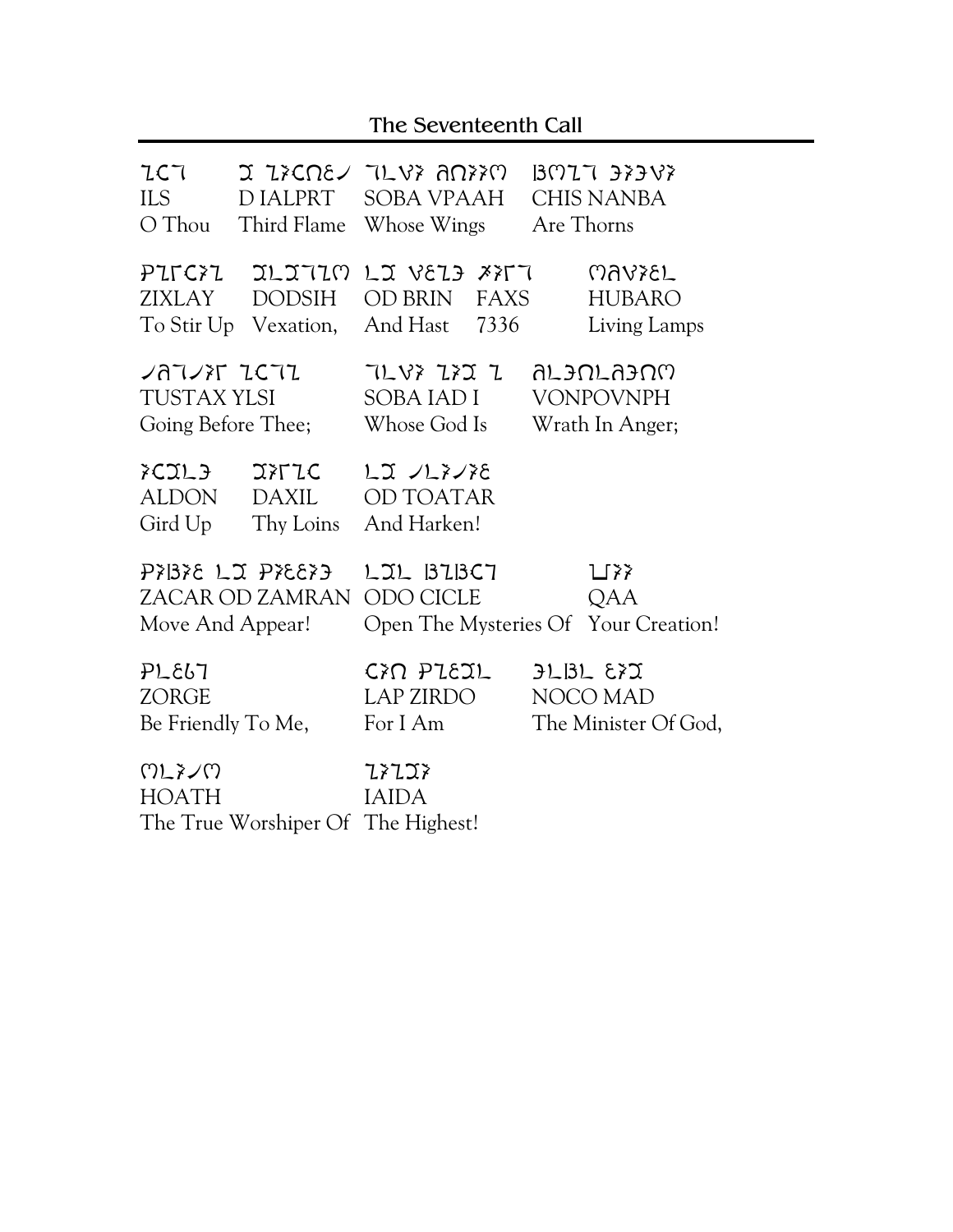| 2C7<br><b>ILS</b><br>O Thou                 |                                                | EIBILCP LCNIE/ LI IICNEL<br>MICAOLZ OLPIRT OD IALPRG   |              |                                                   | VCILET<br><b>BLIORS</b><br>Mighty Light And Burning Flame Of Comfort;         |
|---------------------------------------------|------------------------------------------------|--------------------------------------------------------|--------------|---------------------------------------------------|-------------------------------------------------------------------------------|
| 27L2<br>DS ODO                              | BUSDIR                                         | VATILE LIFI<br><b>OIAD</b>                             |              | LAL787<br><b>OVOARS</b>                           | 1371761<br>CAOSGO<br>Which Opens The Glory Of God To The Center Of The Earth; |
| 13397 FBI<br><b>CASARMG</b><br>In Whom      | CIZI<br>LAIAD                                  | The Secrets Of Truth 6332                              | ERAN         |                                                   | $357$ \$17 \$51 7 \cdd 37 \$52<br>BRINTS CASASAM<br>Have Their Abiding;       |
| 27<br>DS<br>Which                           | <b>IVMD</b>                                    | ACLONDOH MOZ OD MAOFFAS                                |              |                                                   | Is Called In Thy Kingdom Joy, And Not To Be Measured:                         |
| VLCN<br>BOLP                                | 3LEL<br>COMO<br>Be Thou A Window               | VCILE 27EV<br><b>BLIORT</b><br>Of Comfort Unto Me!     | <b>PAMBT</b> |                                                   |                                                                               |
| Move And Appear!                            | PእBእE LJ PእEEእ <del>3</del><br>ZACAR OD ZAMRAN | LIL BIBCT<br><b>ODO CICLE</b><br>Open The Mysteries Of |              |                                                   | $\sqcup$ $\}$<br>QAA<br>Your Creation!                                        |
| PL667<br><b>ZORGE</b><br>Be Friendly To Me, |                                                | CIN PIEJL<br>LAP ZIRDO<br>For I Am                     |              | $3L13L$ $577$<br>NOCO MAD<br>The Minister Of God, |                                                                               |
| いアメへい<br><b>HOATH</b>                       |                                                | 77777<br><b>IAIDA</b>                                  |              |                                                   |                                                                               |

The True Worshiper Of The Highest!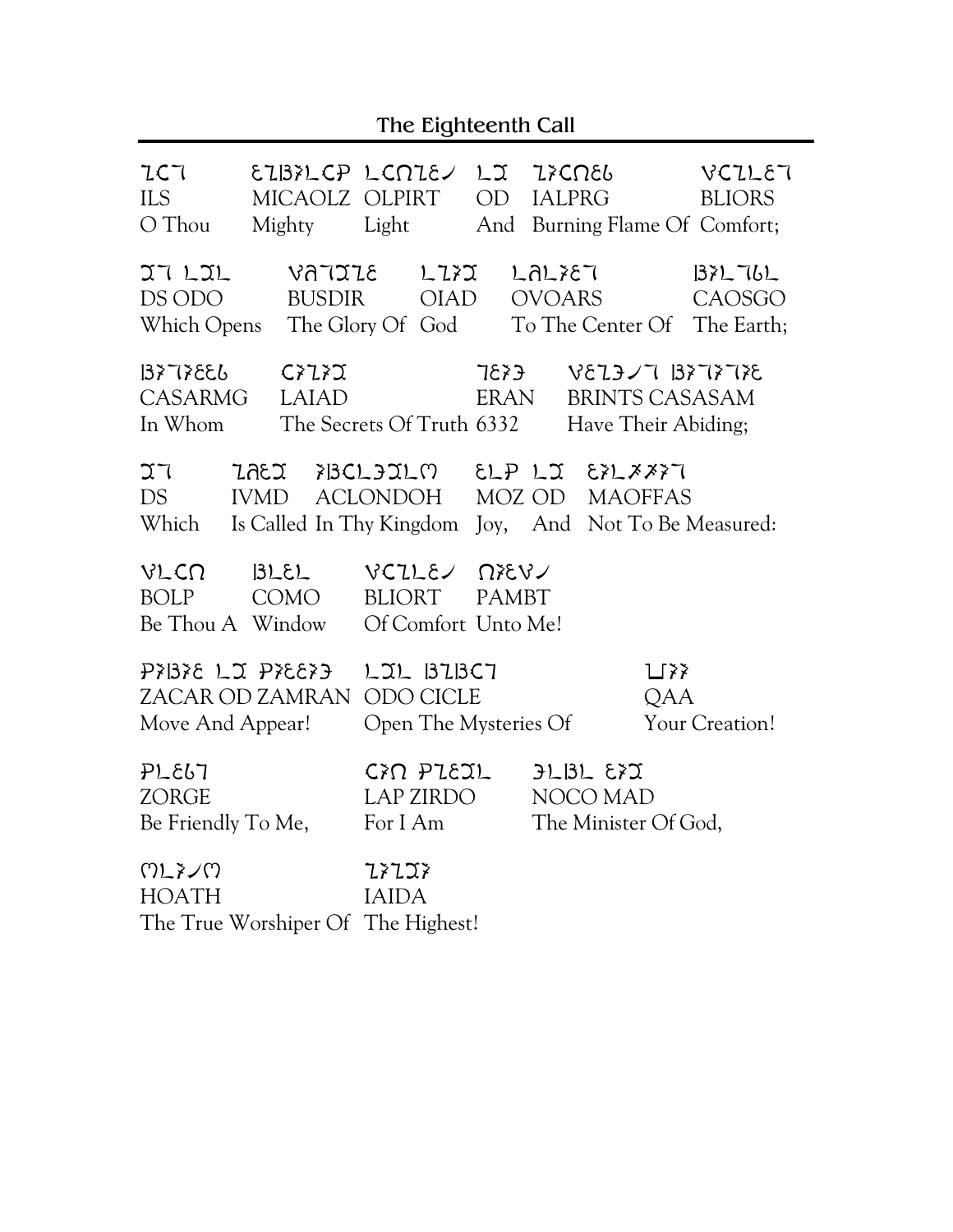# The Call of the Thirty Aethyrs

| 7873283<br>MADRIAX<br>You Heavens Which Dwell The First Aire                                                           | $X \setminus \Omega$<br>DS PRAF                                                                          | CLC<br>LIL.             |                                         | $B017$ $E137$ $C$ P<br>CHIS MICAOLZ<br>Are Mighty       |              |
|------------------------------------------------------------------------------------------------------------------------|----------------------------------------------------------------------------------------------------------|-------------------------|-----------------------------------------|---------------------------------------------------------|--------------|
| TIIDE BILTUL LI XITIT VICPIPEIT IIII<br>SAANIR<br>In The Parts Of The Earth, And Execute The Judgement Of The Highest! | CAOSGO                                                                                                   |                         |                                         | OD FISIS BALZIZRAS                                      | <b>IAIDA</b> |
| $3L$ $3B$<br>NONCA<br>Unto You                                                                                         | LLMACZE EZBE?<br>GOHULIM MICMA<br>It Is Said: Behold                                                     |                         | ን <b>ጋ</b> L ጊን }<br>ADOIAN<br>The Face | $\Sigma$ 33<br><b>MAD</b><br>Of Your God,               |              |
| TILI VCILEV TLVI LLILII BMIT CABIXUII<br><b>IAOD BLIORB</b><br>The Beginning Of Comfort; Whose Eyes                    |                                                                                                          |                         |                                         | SOBA OOAONA CHIS LUCIFTIAN<br>Are The Brightness        |              |
| XELE STT STYSSYS TO DUTOISTO<br>PERIPSOL DS ABRAASSA NONCF<br>Of The Heavens. Which Provided You                       |                                                                                                          |                         |                                         | 37/887V<br><b>NETAAIB</b><br>For The Government         |              |
| $BZUU$ $LZUU$<br>CAOSGO<br>Of The Earth And Her                                                                        | OD TILB                                                                                                  |                         | Unspeakable Variety,                    | $7200702$ $272001$ $P$ $71172$<br>ADPHAHT DAMPLOZ TOOAT | Furnishing   |
| 3L33<br><b>NONCF</b><br>You $A$                                                                                        | <u> ሪ</u> ይጊ!3ንር <del>ዖ</del> LE<br>GMICALZ OM<br>Powerful Understanding To Dispose All Things According |                         | <b>CEXTI</b><br>LRASD                   | JLZbCL EZEV<br>TOFGLO MARB                              |              |
| 13387<br><b>YARRY</b><br>To The Providence                                                                             |                                                                                                          | 771761<br><b>IDOIGO</b> |                                         | Of Him That Sits On The Holy Throne,                    |              |
| LI VLEPACN IILIIX<br>TORZULP<br>OD<br>And Rose Up In                                                                   | <b>IAODAF</b>                                                                                            | The Beginning           | ししいして<br><b>GOHOL</b><br>Saying:        | 1371767<br>CAOSGI<br>The Earth                          |              |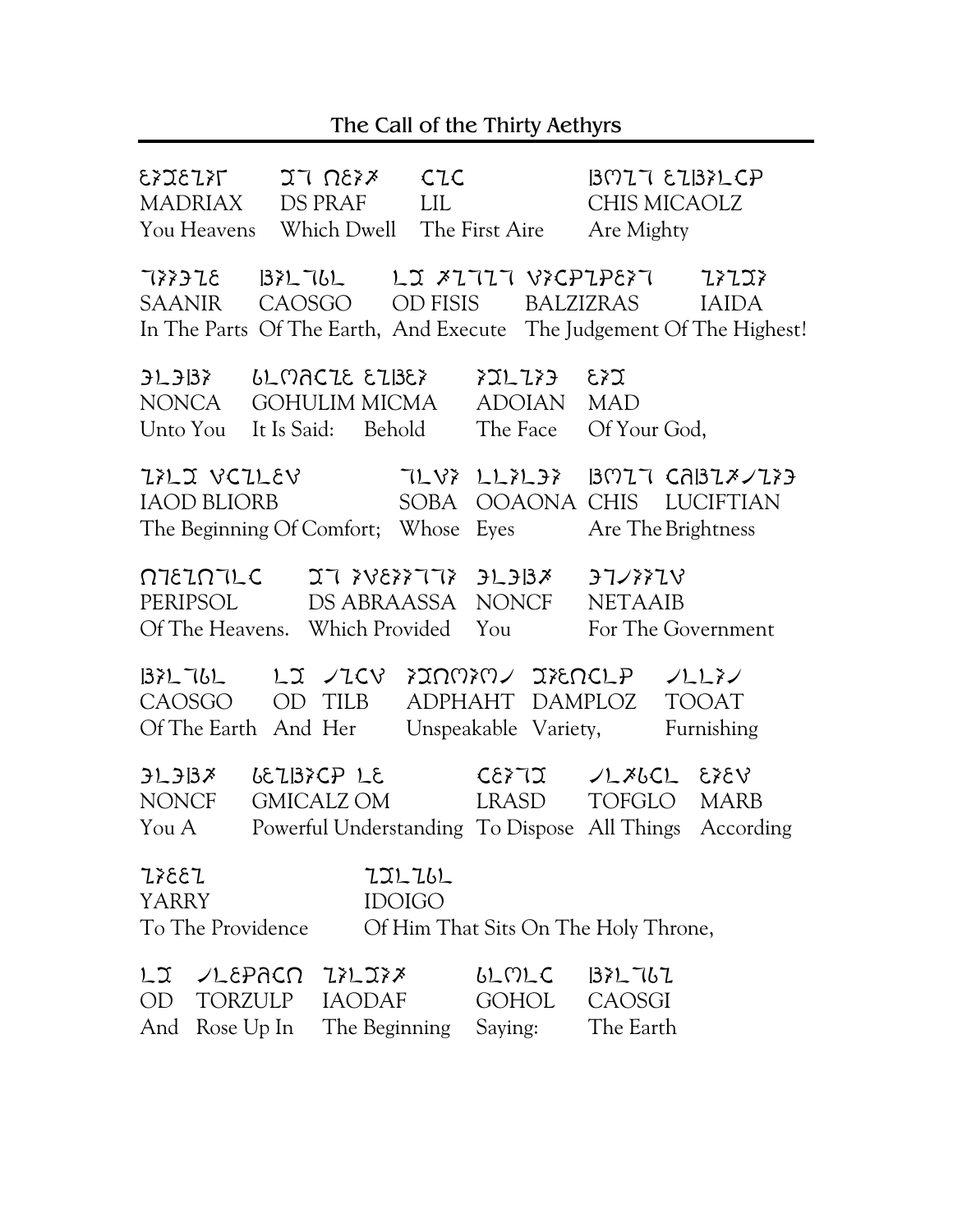TABAORD SAANIR OD CHRISTEOS YRPOIL TABAORD SAANIR OD CHRISTEOS YRPOIL Let Her Be Governed By Her Parts, And Let There Be Division TILVC VATIJE TICV OPLICI NIJ LETVI LI TIOBL BUSDIR TILB NOALN PAID ORSBA OD In Her, That The Glory Of Her May Be Always Drunken And DIDEE PICIT CPIN JICV AIEELI DODRMNI ZYLNA ELZAP TILB PARMGI Vexed In Itself. The Course Of Her, Let It Run With PERIPSAX OD TA QURLST BOOAPIS PERIPSAX OD TA QURLST BOOAPIS The Heavens, And As A Handmaid Let Her Serve Them. C FIEV LABOL - TIEO - LI BOEITITLI L NIMB OUCHO SYMP OD CHRISTEOS One Season Let It Confound Another, And Let There Be AG ALCALED EIEB II AILVE CIE ALLER APLEVI AG TOLTORN MIRC Q TIOBL LEL TOL PAOMBD No Creatures Upon Her Or In Her The Same. All Her Members DILZMO ASPIAN OD CHRISTEOS AG L DILZMO ASPIAN OD CHRISTEOS AG L Let Them Differ In Their Qualities And Let There Be No One  $LCALE3$   $\Omega$   $\Omega$   $\Omega$   $\Omega$   $\Omega$ TOLTORN PARACH ASYMP Creature Equal With Another. BLEIPIP JLINIC LI XIXICP CORDZIZ DODPAL OD FIFALZ The Reasoning Creatures Of Earth Let Them Vex And Weed Out  $C$   $T350$   $T350$   $T300$   $T300$   $T300$   $T300$   $T300$ L SMNAD OD FARGT BAMS One Another, And The Dwelling Places Let Them Forget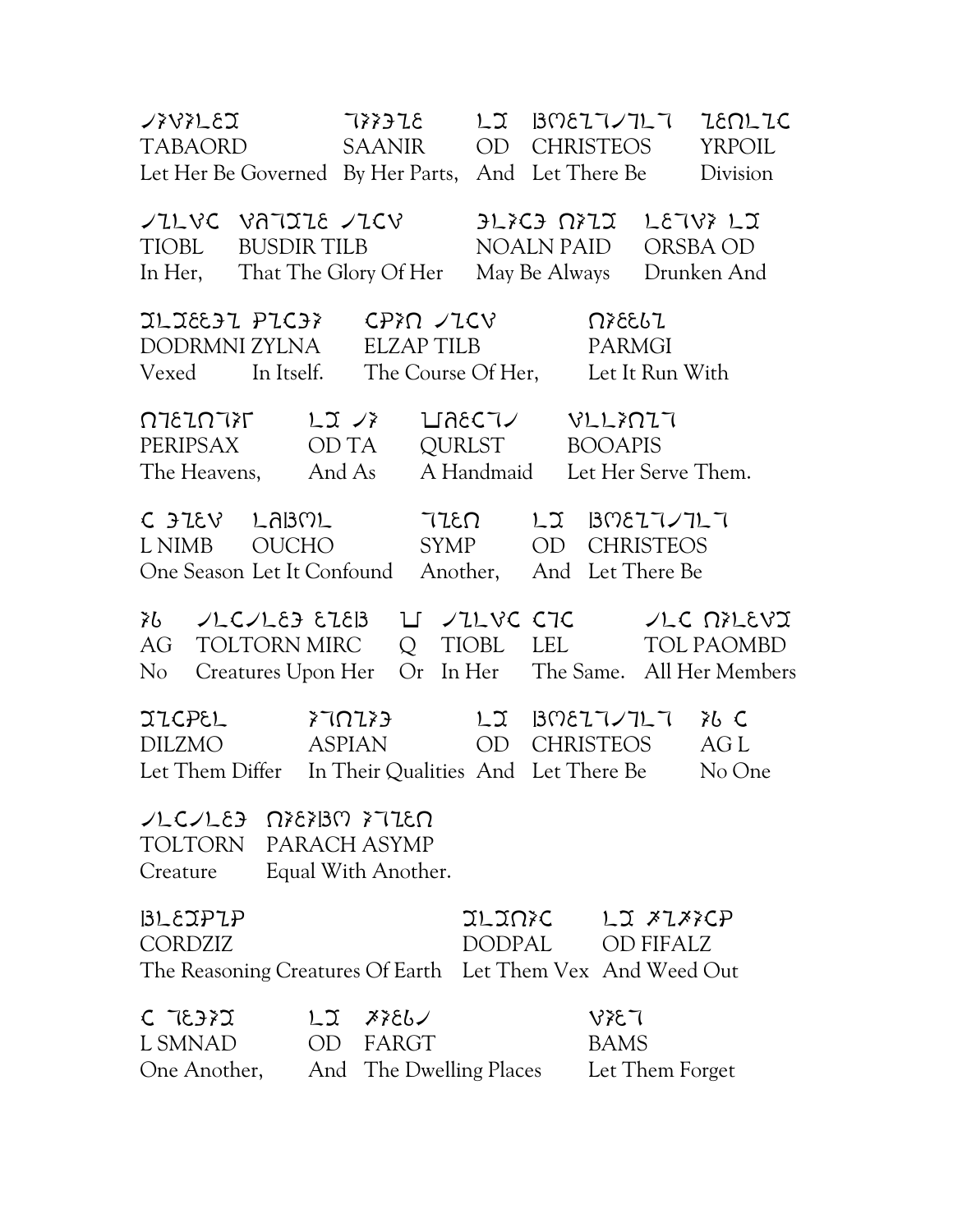ORENT ORGINES CONTRENE CONTROL OMAOAS CONISBRA OD AVAVOX TONUG Their Names. The Work Of Man And His Pomp, Let Them Be Defaced. ORSCA TLB NOASMI TABGES ORSCA TLB NOASMI TABGES The Buildings Of Him, Let Them Become Caves CIAL/MEL36 A3BMI LE /ICV LEVITHMONG UNCHI OM TILB For The Beasts Of The Field. Confound The Understanding Of Her ORS BAGLE MOOOAH OL CORDZIZ ORS BAGLE MOOOAH OL CORDZIZ With Darkness. For Why? It Repenteth Me I Made Man. L CAPIMAO IXOMAXIP OD CA COCASB GOSAA L CAPIMAO IXOMAXIP OD CA COCASB GOSAA One While Let Her Be Known, And Another Time A Stranger. BAGCIO OI I VIIOVI IVIBICLOI LI AILEGU BAGLEN PII TIANTA ABABALOND OD FAORGT Because She Is The Bed Of An Harlot And The Dwelling Place ረገርLBALAIE TELOCVOVIM Of Him That Is Fallen. EXIEIIX JLEPA LXIEIXT OADRIASIEN MADRIIAX, ORZU OADRIAX OROCHA You Heavens, Arise! The Lower Heavens Underneath You,  $\gamma$ ABOAPRI TABAORI PRIAZ AR TABAORI Let Them Serve You! Govern Those That Govern;  $P(X,Y) = BLEY - F(X,Y)$  is the probable corrections  $P(Y|Y)$ ADRPAN CORS TA DOBIX YOLCAM PRIAZI Cast Down Such As Fall; Bring Forth With Those